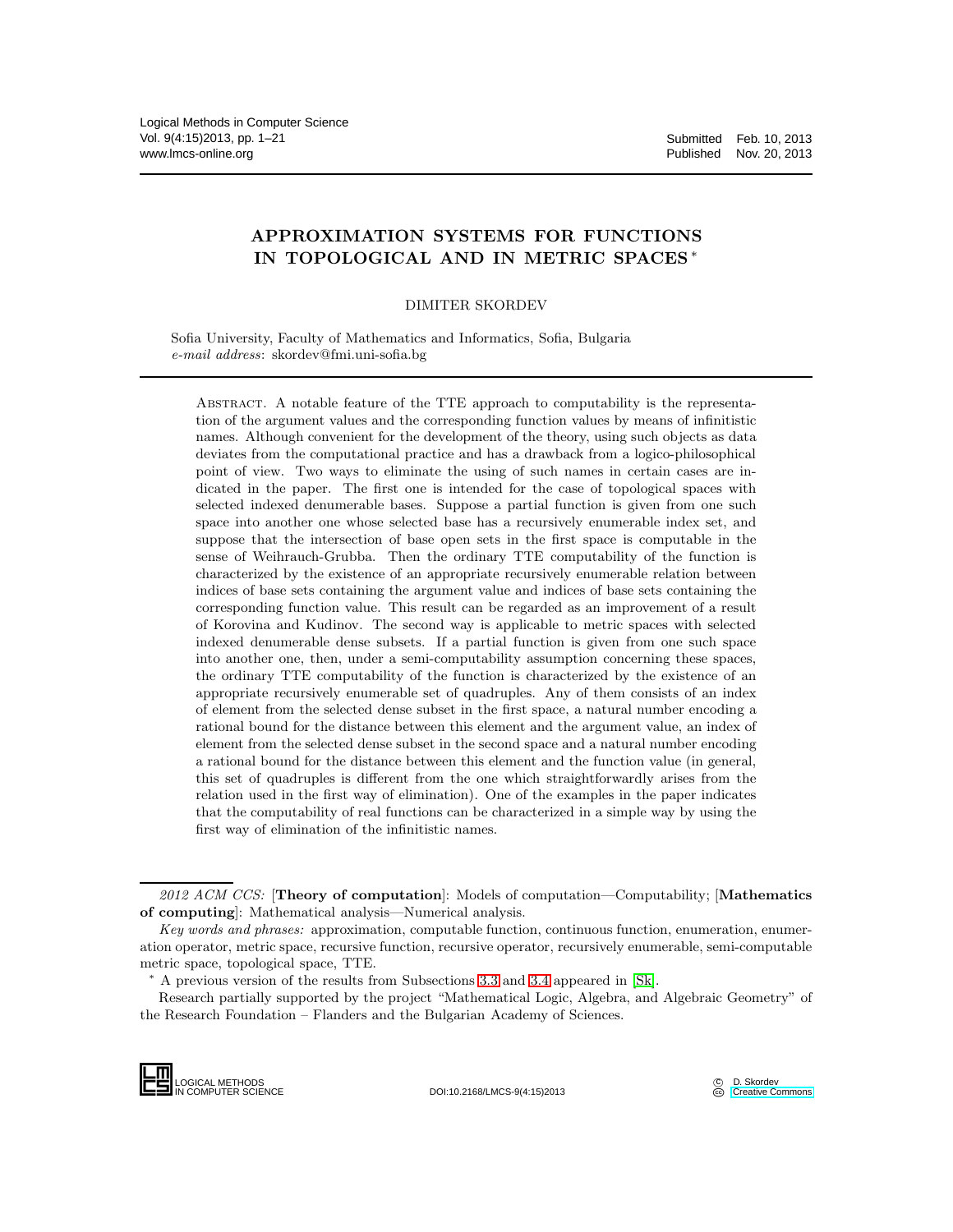### 1. Introduction

<span id="page-1-3"></span>The TTE approach to computability unifies the study of many important cases concerning functions with non-denumerable domains. A notable feature of this approach is the representation of the argument values and the corresponding function values by means of infinitistic names – e.g. infinite sequences of natural numbers or of other constructive objects. Although convenient for the development of the theory, using such infinitistic objects as data deviates from the computational practice, where the data one processes are commonly constructive objects themselves. There is also a drawback of the approach from a logico-philosophical point of view, namely the necessity to use quantifiers over the infinitary names, which are usually an additional sort of objects different from the main sorts we are interested in. The present paper concerns some cases when the TTE computability notion can be characterized without using infinitistic names of the argument and function values, but using instead only the sort of constructive objects which can be components of the infinitistic names.

In the topological case, one usually considers two  $T_0$ -spaces with selected indexed bases in them. Given a partial function from the first space to the second one, the TTE computability of this function can be considered in the case when the two bases are indexed by natural numbers or possibly other constructive objects. For that purpose, the representation (called standard representation) of each of the spaces is used, at which the names of any point of the space are the enumerations of the set of all indices of base sets containing the point (cf., for instance, [\[We0,](#page-20-1) Definition 3.2.2], [\[Br,](#page-20-2) Proposition 3.3]).<sup>[1](#page-1-0)</sup> A possibility to avoid using infinitistic names in this situation is rather obvious, at least for the ordinary TTE computability notion concerning the transformation of the names only of the points which are in the domain of the function. Since the computability in question means the existence of an effective procedure transforming all names of the argument values into names of the corresponding function values, it is equivalent to uniform enumeration reducibility of the set of indices which corresponds to the function value to the one which corresponds to the argument value, i.e. to the existence of an enumeration operator which accomplishes the considered reduction for all points from the function domain.<sup>[2](#page-1-1)</sup>

Clearly, the above-mentioned characterization of the ordinary TTE computability by means of uniform enumeration reducibility can be stated as the requirement about the existence of a certain recursively enumerable relation between finite subsets of the set corresponding to the argument value and elements of the set corresponding to the function value.[3](#page-1-2) Under some natural additional assumptions, this requirement can be replaced by a

<span id="page-1-0"></span><sup>&</sup>lt;sup>1</sup>If some of the two spaces is not a  $T_0$  one then the TTE definition cannot be used in its original form, but a multi-valued version of this definition is still usable (cf. e.g. [\[We0,](#page-20-1) Exercise 3.1.7] or [\[We8,](#page-20-3) Section 6] for such one). Although the admission of non- $T_0$  spaces does not add a generality to our considerations, we do not impose the  $T_0$  requirement, because its absence causes no problems for them and imposing this requirement would create a complication in Remarks [2.5](#page-4-0) and [2.8.](#page-5-0)

<span id="page-1-1"></span><sup>2</sup>The equivalence proof can be done by carrying out certain reasonings from [\[Ro,](#page-20-4) §9.7] in a more formal way (revealing also the uniformity). Let us note that computability of functions in topological spaces is actually introduced by a definition using enumeration operators in the paper [\[KoKu\]](#page-20-5) (the definition is for a stronger computability notion which considers also the points in the complement of the function domain). Unfortunately, no comment is given there about the relation of the computability introduced by this definition to the one introduced by the TTE definition.

<span id="page-1-2"></span><sup>3</sup>Theorem 3.2.14 in [\[We0\]](#page-20-1) (attributed to P. Hertling) can be interpreted in this way.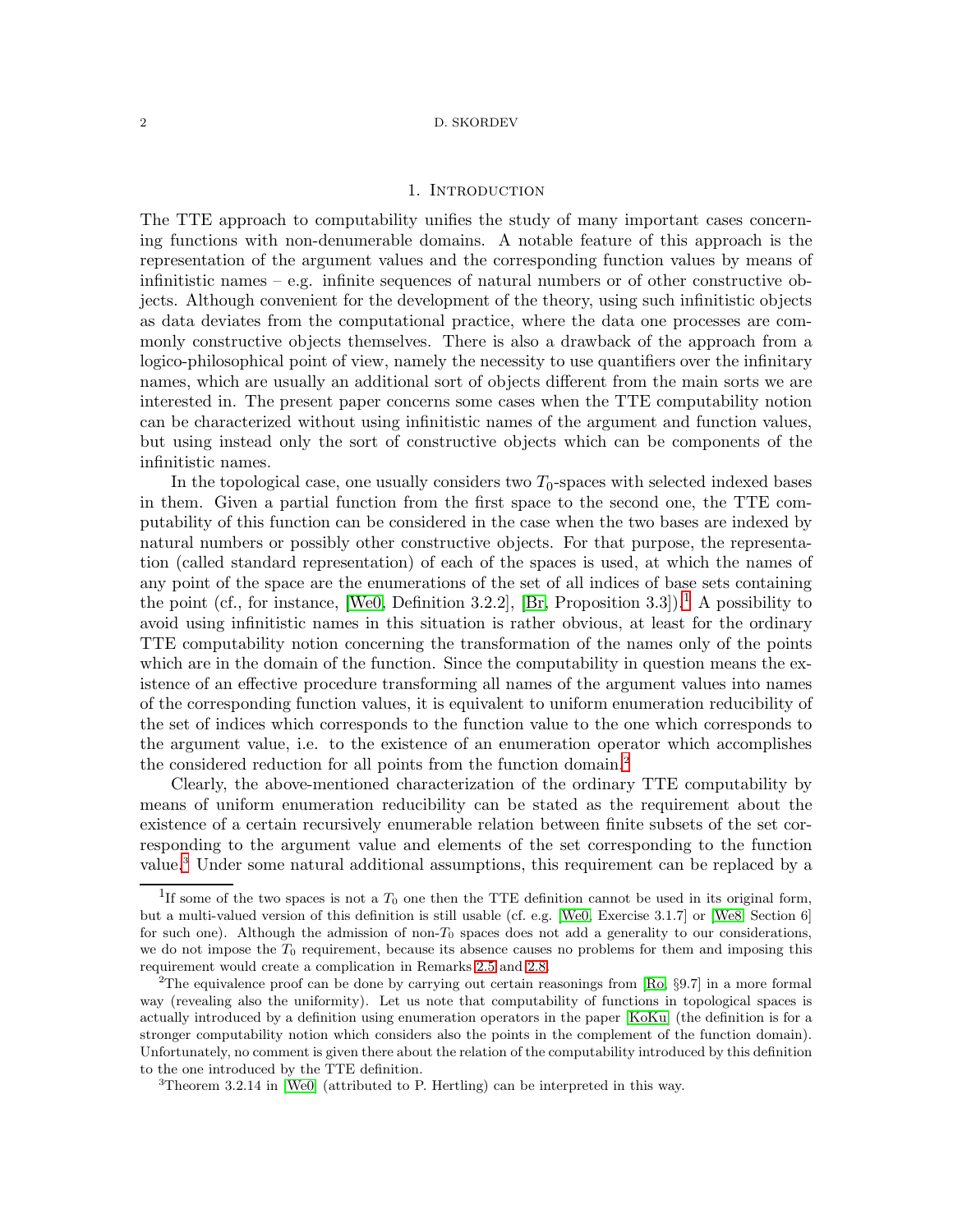simpler one, where the relation is already between elements of the first set and elements of the second one. Theorem 3.3 of [\[KoKu\]](#page-20-5) can be regarded as a result of this kind.<sup>[4](#page-2-0)</sup>

The simpler binary relations mentioned above will be called approximation systems in the present paper. We give a definition of this notion encompassing also the case of bases indexed by objects different from the natural numbers. An approximation system for the function f acting from a topological space **X** with selected indexed base  $\{U_i\}_{i\in I}$  to a topological space Y with selected indexed base  ${V_i}_{i\in J}$  can be described as a subset R of  $I \times J$  such that all statements

<span id="page-2-1"></span>
$$
\forall x \in \text{dom}(f) \big( x \in U_i \Rightarrow f(x) \in V_j \big),\tag{1.1}
$$

where  $(i, j) \in R$ , are correct, and the set of these statements is complete in the following sense: whenever  $x \in \text{dom}(f)$ ,  $j \in J$  and  $f(x) \in V_j$ , some i exists satisfying the conditions  $(i, j) \in R$  and  $x \in U_i$ . In Section [2,](#page-3-0) we prove that the existence of an approximation system for the function  $f$  is always equivalent to its continuity, and, in the case when the indices from I and J are natural numbers, the existence of a recursively enumerable approximation system for f implies its computability (defined via enumeration operators). The converse implication is proved under the assumption that the index set  $J$  is recursively enumerable and, roughly speaking, the intersection of sets from  $\{U_i\}_{i\in I}$  is computable in the sense from the definition of computable  $T_0$ -space given in [\[GrWe\]](#page-20-6) and the definition of computable topological space in [\[WeGr\]](#page-20-7). Theorem 3.3 of [\[KoKu\]](#page-20-5), corrected as indicated in footnote [4,](#page-2-0) can be obtained as a corollary from this result. An example given in Subsection [2.3](#page-7-0) shows that the converse implication in question is not generally true.

The rest of the paper concerns the case, when the topologies in  $X$  and  $Y$  are generated by metrics and certain selected indexed dense subsets of the metric spaces are used in the formation of the bases. If d and  $\{\alpha(k)\}_{k\in K}$  are the metric and the selected indexed dense subset in **X**, and e and  $\{\beta(l)\}_{l\in\mathbb{L}}$  are the ones in **Y**, then the indices from I and J encode elements of  $K \times \mathbb{N}$  and  $L \times \mathbb{N}$ , respectively, and the statements [\(1.1\)](#page-2-1) have the form

$$
\forall x \in \text{dom}(f) \big( d(\alpha(k), x) < r_m \Rightarrow e(\beta(l), f(x)) < r_n \big),
$$

where  $r_0, r_1, r_2, \ldots$  is a chosen computable sequence of positive rational numbers having 0 as its accumulation point. The counter-example from Subsection [2.3](#page-7-0) is adapted in Subsection [3.2](#page-9-0) to show that the above-mentioned converse implication is not generally true also in this case. For the sufficient condition from Section [2](#page-3-0) ensuring the validity of this implication, a more usable assumption assuring it is given. The assumption in question is that  $L$ is a recursively enumerable subset of N and, roughly speaking,  $(X, d, rng(\alpha), \alpha)$ , where X is the carrier of  $\bf{X}$ , is a semi-computable metric space in the sense introduced on page 239 of [\[We0\]](#page-20-1). More precisely, it would be required that  $(X, d, \alpha)$  is a semi-computable metric space in the sense of the following definition: a *semi-computable metric space* is any triple  $(Z, r, \gamma)$  such that  $(Z, r)$  is a metric space,  $\gamma$  is a partial mapping of N into Z, the set rng( $\gamma$ )

<span id="page-2-0"></span><sup>4</sup>Unfortunately, the formulation of that theorem needs a correction. Indeed, it may happen that  $F^{-1}(\beta j) = \emptyset$  for some j and some total computable function  $F: X \to Y$ , where  $(X, \tau, \alpha)$  and  $(Y, \lambda, \beta)$  satisfy the assumptions of the theorem. Then  $F$  cannot satisfy condition (ii) in the conclusion of the theorem if all sets  $\alpha i$  are non-empty. Here is an example of such a situation:  $X = Y = \{0, 1\}$ ,  $\tau = \lambda = \{\emptyset, \{0\}, \{0, 1\}\},\$  $\alpha0 = \beta 0 = \{0\}, \alpha k = \beta k = \{0, 1\}$  for any non-zero k,  $F(0) = F(1) = 1$ ,  $j = 0$ . A possible way to correct the formulation is to additionally require that  $\alpha i = \emptyset$  for some i (this requirement would follow from the other assumptions in the case when X has at least two different points and the topology  $\tau$  is Hausdorff).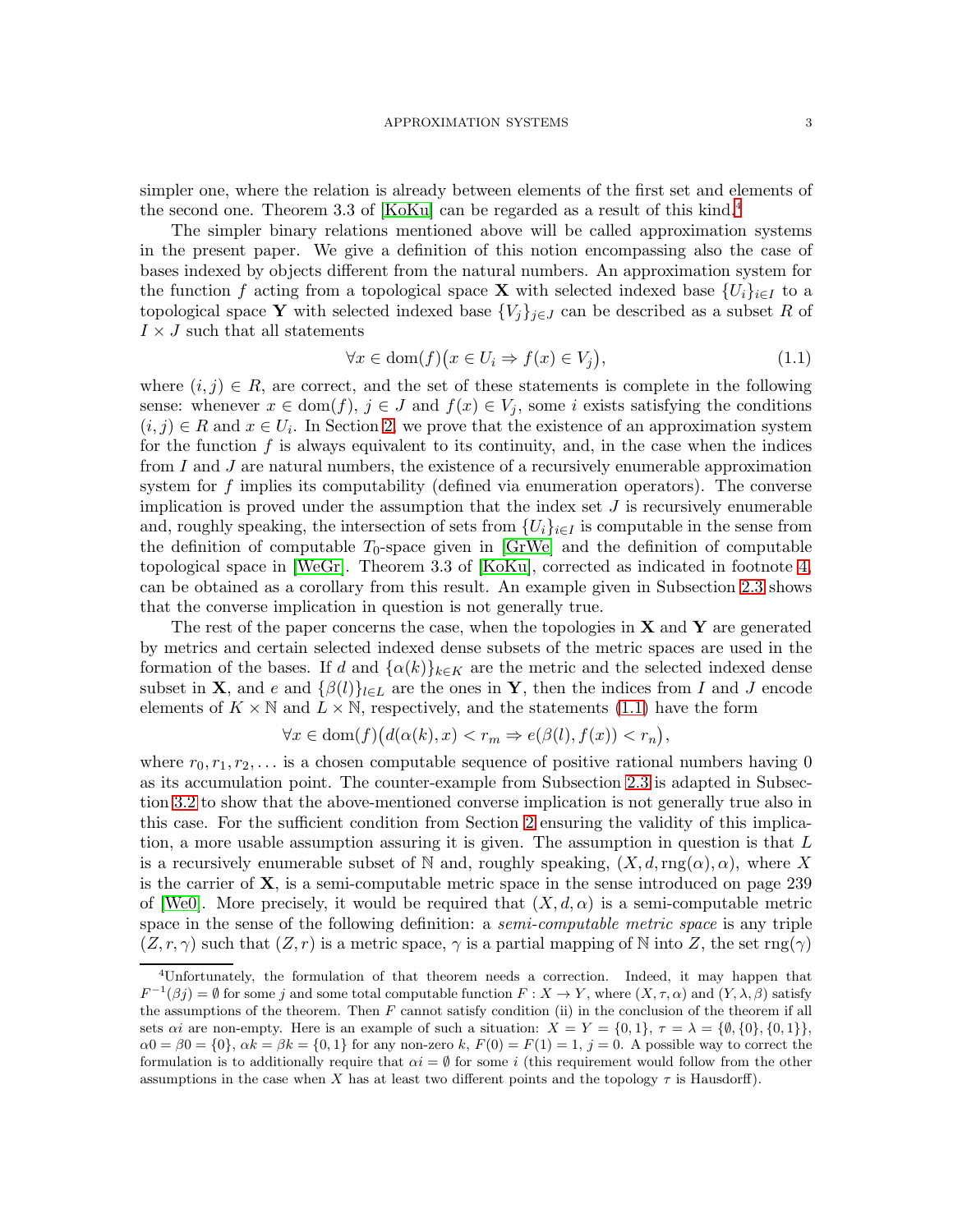is dense in the metric space  $(Z, r)$  and the set

$$
\left\{ (l, l', p, q) \mid l, l' \in \text{dom}(\gamma), \ p, q \in \mathbb{N} \setminus \{0\}, \ r(\gamma(l), \gamma(l')) < \frac{p}{q} \right\}
$$

is recursively enumerable.<sup>[5](#page-3-1)</sup> Subsection [3.2](#page-9-0) ends with an example which gives a simple characterization of the computability of real functions.

Another kind of approximation systems, which makes sense only in the case of metric spaces, is introduced and studied in Subsections [3.3](#page-11-0) and [3.4,](#page-13-0) namely a different kind of completeness of the considered set of statements is required. This notion can be regarded as a slight generalization of a notion introduced in [\[Sk\]](#page-20-0). We think its idea is considerably closer to the computational practice than the idea of the above-mentioned notion.<sup>[6](#page-3-2)</sup> Results similar to the ones from the previous sections are proved for it, but the TTE computability referred to corresponds now to the representation of the spaces as metric ones (i.e. the points are named by certain sequences of indices of approximating elements from the corresponding dense subsets).

It is a known fact that the topological computability in metric spaces, which is considered in Subsection [3.2,](#page-9-0) and the metric one considered in Subsection [3.4](#page-13-0) are equivalent under certain not very restrictive assumptions (cf., for instance, [\[We0,](#page-20-1) Theorem 8.1.4]). For the sake of completeness, this subject is investigated in some detail in Subsection [3.5.](#page-16-0) It begins with two examples showing that none of these two computabilities implies the other one in the most general case, and then the two notions are shown to be equivalent in the case of semi-computable metric spaces.<sup>[7](#page-3-3)</sup>

Subsection [3.6](#page-18-0) is devoted to two constructions which transform one kind of approximation systems for functions in metric spaces into the other kind. The first of these constructions transforms approximation systems of the kind from Subsection [3.1](#page-8-0) into ones of the kind from Subsection [3.3,](#page-11-0) and the second one works in the opposite direction. It is indicated that recursive enumerability is preserved by these constructions under certain natural assumptions.

# 2. Approximation systems for functions in topological spaces

<span id="page-3-0"></span>In this section, we suppose that **X** and **Y** are topological spaces with carriers X and Y, respectively,  $\mathcal{U} = \{U_i\}_{i \in I}$  is an indexed base of  $\mathbf{X}, \mathcal{V} = \{V_j\}_{j \in J}$  is an indexed base of  $\mathbf{Y},$ and f is a function from E to Y, where  $E \subseteq X$ .

<span id="page-3-1"></span> $5$ This definition of the notion will be taken for granted throughout the paper. In [\[We13,](#page-20-8) Definition 6.1], the term "upper semi-computable metric space" is used for a similar, but slightly different notion. Up to inessential details, the difference is that one requires there dom( $\gamma$ ) to be recursive, whereas only the recursive enumerability of dom( $\gamma$ ) is implied by the definition we accept here. The effective metric spaces in the sense of [\[He\]](#page-20-9) are surely semi-computable metric spaces in the sense accepted here.

<span id="page-3-2"></span><sup>6</sup>Examples showing the relation of this other kind of approximation systems to approximate computation of real functions can be found in [\[Sk\]](#page-20-0).

<span id="page-3-3"></span><sup>7</sup>The lemma used for proving this equivalence statement is present, in essence, also in the paper [\[We13\]](#page-20-8), but the last one appeared when the revised version of the present paper was already submitted to the referees.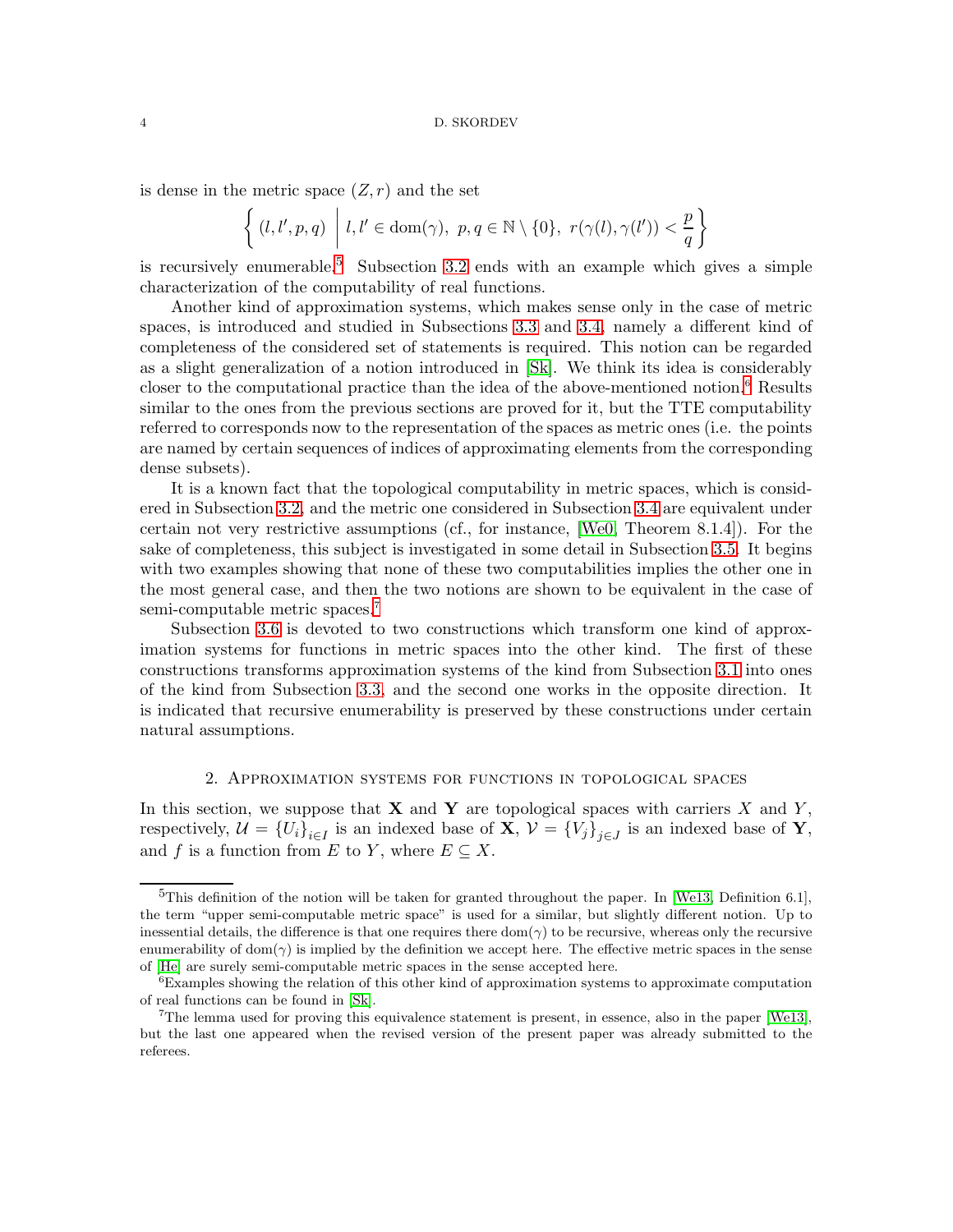# 2.1. Definition of the notion; its connection to continuity.

<span id="page-4-6"></span>**Definition 2.1.** A  $(U, V)$ -approximation system for f is a subset R of the Cartesian product  $I\times J$  such that

<span id="page-4-1"></span>
$$
\forall x \in E \,\,\forall j \in J \,(f(x) \in V_j \Leftrightarrow \exists i \, \big( (i, j) \in R \,\,\& x \in U_i \big). \tag{2.1}
$$

Remark 2.2. The condition [\(2.1\)](#page-4-1) is equivalent to

<span id="page-4-2"></span>
$$
\forall j \in J \left( f^{-1}(V_j) = \bigcup \{ U_i \cap E \mid (i,j) \in R \} \right). \tag{2.2}
$$

If  $E = X$  then the above condition reduces to the simpler one

<span id="page-4-5"></span>
$$
\forall j \in J \left( f^{-1}(V_j) = \bigcup \{ U_i \mid (i,j) \in R \} \right). \tag{2.3}
$$

The condition [\(2.1\)](#page-4-1) is equivalent also to one formulated in terms of composition of relations. Let  $\mathcal{U}^{-1} = \{(x,i)|i \in I \& x \in U_i\}, \mathcal{V}^{-1} = \{(y,j)|j \in J \& y \in V_j\}.$  If we identify the functions f and  $id_E$  with the sets  $\{(x, f(x)) | x \in E\}$  and  $\{(x, x) | x \in E\}$ , respectively, then [\(2.1\)](#page-4-1) is equivalent to the equality  $f \circ \mathcal{V}^{-1} = id_E \circ \mathcal{U}^{-1} \circ R$ , where  $\circ$  denotes left-to-right composition. This equality reduces to  $f \circ \mathcal{V}^{-1} = \mathcal{U}^{-1} \circ R$  in the case of  $E = X$ .

<span id="page-4-7"></span>**Proposition 2.3.** A  $(U, V)$ -approximation system for f exists iff f is continuous.

# Proof.

 $(\Rightarrow)$  Let R be a U, V-approximation system for f. To prove that f is continuous, suppose  $j \in J$ ,  $x \in f^{-1}(V_j)$ . Then, by [\(2.2\)](#page-4-2), there exists some i in I such that  $x \in U_i \cap E \subseteq f^{-1}(V_j)$ .

(←) Let f be continuous. We set  $R = \{(i, j) \in I \times J \mid U_i \cap E \subseteq f^{-1}(V_j)\}$ . To show that R is a  $\mathcal{U}, \mathcal{V}$ -approximation system for f, suppose  $x \in E$  and  $j \in J$ . If  $f(x) \in V_j$  then  $x \in f^{-1}(V_j)$ , hence (thanks to the continuity of f)  $x \in U_i$  and  $U_i \cap E \subseteq f^{-1}(V_j)$  for some  $i \in I$ , and clearly  $(i, j) \in R$  for this i. Conversely, if  $(i, j) \in R$  and  $x \in U_i$  for some i, then  $x \in U_i \cap E$  and therefore  $x \in f^{-1}(V_j)$ , hence  $f(x) \in V_j$ . П

<span id="page-4-8"></span>**Remark 2.4.** If f is continuous then the set  $\{(i,j) \in I \times J \mid U_i \cap E \subseteq f^{-1}(V_j)\}$  considered in the above proof is the maximal  $(\mathcal{U}, \mathcal{V})$ -approximation system for f in the sense that it contains as subsets all other ones.

<span id="page-4-0"></span>**Remark 2.5.** Let us set  $\mathcal{U} \restriction E = \{U_i \cap E\}_{i \in I}, f^{-1}(\mathcal{V}) = \{f^{-1}(V_j)\}_{j \in J}$ . Then  $\mathcal{U} \restriction E$  and  $f^{-1}(\mathcal{V})$  are indexed bases for two topologies on E. Let X' and Y' be the corresponding two topological spaces with carrier E. The mapping  $id_E$  can be regarded as a function from X' to Y'. It is immediately seen that a subset of  $I \times J$  is a  $(\mathcal{U}, \mathcal{V})$ -approximation system for f iff this subset is a  $(\mathcal{U} \restriction E, f^{-1}(\mathcal{V}))$ -approximation system for  $id_E$ .

2.2. Approximation systems and computability in topological spaces. In this subsection, we additionally suppose that  $I \subseteq \mathbb{N}$  and  $J \subseteq \mathbb{N}$ .

<span id="page-4-4"></span>**Definition 2.6.** For any  $x \in X$  and any  $y \in Y$ , we set

$$
[x]_{\mathcal{U}} = \{ i \in I | x \in U_i \}, \quad [y]_{\mathcal{V}} = \{ j \in J | y \in V_j \},
$$

respectively.<sup>[8](#page-4-3)</sup> The function f will be called  $(\mathcal{U}, \mathcal{V})$ -computable, if an enumeration operator F exists such that  $[f(x)]_V = F([x]_U)$  for any  $x \in E$ .

<span id="page-4-3"></span><sup>&</sup>lt;sup>8</sup>Since we do not assume that **X** and **Y** are necessarily  $T_0$ -spaces, the mappings  $x \mapsto [x]_{\mathcal{U}}$  and  $y \mapsto [y]_{\mathcal{V}}$ are not necessarily injective.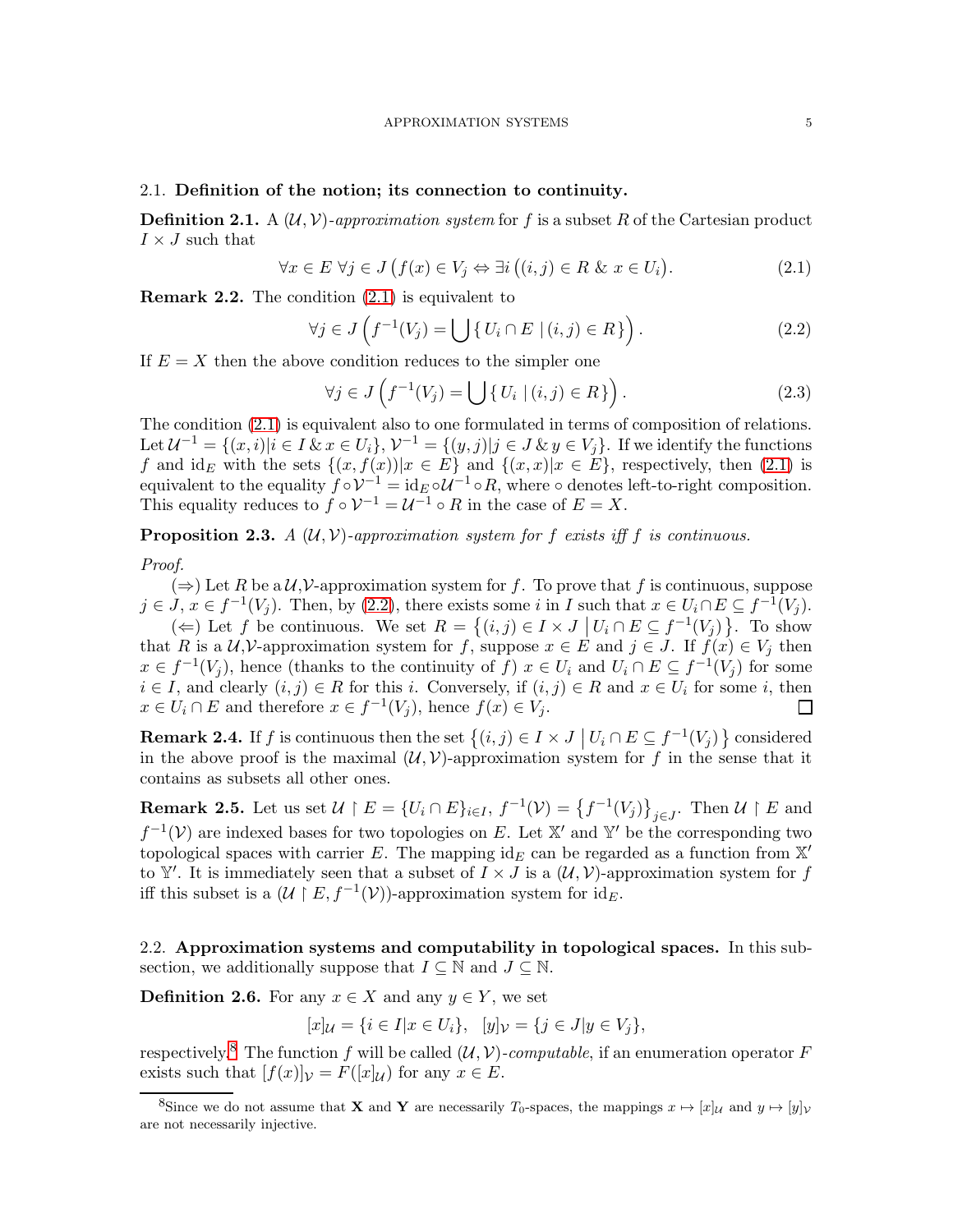Remark 2.7. As indicated in Section [1,](#page-1-3) the above definition is equivalent to a TTEstyle one which uses the enumerations of  $[x]_{\mathcal{U}}$  and of  $[f(x)]_{\mathcal{V}}$  as names of x and of  $f(x)$ , respectively.

<span id="page-5-0"></span>**Remark 2.8.** Let  $\mathcal{U} \restriction E$ ,  $f^{-1}(\mathcal{V})$ ,  $\mathbb{X}'$  and  $\mathbb{Y}'$  be defined as in Remark [2.5.](#page-4-0) Since  $[x]_{\mathcal{U}} = [x]_{\mathcal{U} \restriction E}$ and  $[f(x)]_{\mathcal{V}} = [x]_{f^{-1}(\mathcal{V})}$  for any x in E, the  $(\mathcal{U}, \mathcal{V})$ -computability of f turns equivalent to the  $(\mathcal{U} \restriction E, f^{-1}(\mathcal{V}))$ -computability of id<sub>E</sub>.

<span id="page-5-4"></span>**Theorem 2.9.** If there exists a recursively enumerable  $(\mathcal{U}, \mathcal{V})$ -approximation system for f then f is  $(\mathcal{U}, \mathcal{V})$ -computable.

*Proof.* Let R be a recursively enumerable  $(\mathcal{U}, \mathcal{V})$ -approximation system for f. The mapping  $F: \mathcal{P}(\mathbb{N}) \to \mathcal{P}(\mathbb{N})$  defined by

$$
F(M) = \{ j \mid \exists i \in M \ ((i, j) \in R) \}
$$

is an enumeration operator. If x is an arbitrary element of E then  $|f(x)|_V = F(|x|_{\mathcal{U}})$ , since for any  $j$  the following equivalences hold:

$$
j \in [f(x)]_{\mathcal{V}} \Leftrightarrow j \in J \& f(x) \in V_j \Leftrightarrow \exists i ((i, j) \in R \& x \in U_i) \Leftrightarrow
$$

$$
\Leftrightarrow \exists i \in [x]_{\mathcal{U}} ((i, j) \in R) \Leftrightarrow j \in F([x]_{\mathcal{U}}). \quad \Box
$$

The converse theorem is not generally true (a counter-example to it will be given in the next section). However, it is true if the set  $J$  is recursively enumerable and the indexed base  $U$  satisfies a certain additional requirement, which essentially coincides with the main requirement in the definition of computable  $T_0$ -space given in  $\text{[GrWe]}$  and the definition of computable topological space in  $[WeGr]$  (cf.  $[GrWe, (2)$  on page 349] and  $[WeGr, (10)$  on page  $1387$ ).<sup>[9](#page-5-1)</sup>

<span id="page-5-3"></span>**Theorem 2.10.** Let the set J be recursively enumerable, and let a recursively enumerable subset  $H$  of  $I^3$  exists such that

<span id="page-5-2"></span>
$$
\forall i_1, i_2 \in I \left( U_{i_1} \cap U_{i_2} = \bigcup \{ U_i \, | \, (i_1, i_2, i) \in H \} \right). \tag{2.4}
$$

If f is  $(\mathcal{U}, \mathcal{V})$ -computable then there exists a recursively enumerable  $(\mathcal{U}, \mathcal{V})$ -approximation system for f.

*Proof.* For  $k = 2, 3, 4, \ldots$ , we define a set  $H_k$  by means of the equalities

$$
H_2 = H, \quad H_{k+1} = \left\{ (i_1, \ldots, i_k, i_{k+1}, i) \mid \exists i' \big( (i_1, \ldots, i_k, i') \in H_k \& (i', i_{k+1}, i) \in H \big) \right\}.
$$

One proves by induction that, for any integer greater k than 1, the set  $H_k$  is a subset of  $I^{k+1}$ such that

$$
\forall i_1,\ldots,i_k\in I \left(U_{i_1}\cap\ldots\cap U_{i_k}=\bigcup\{U_i\,|\,(i_1,\ldots,i_k,i)\in H_k\}\right).
$$

Besides,  $\bigcup_{k=2}^{\infty} H_k$  is a recursively enumerable subset of the set of all finite sequences of natural numbers. We additionally set  $I_0 = \{i \mid \exists i'((i', i', i) \in H)\}\.$  Then  $I_0 \subseteq I$ ,  $I_0$  is recursively enumerable, and, by applying  $(2.4)$  with  $i_1 = i_2 = i'$ , we see that

$$
\forall i' \in I \,\forall x \in U_{i'} \,\exists i \in I_0 \big(x \in U_i \subseteq U_{i'}\big),
$$

<span id="page-5-1"></span><sup>&</sup>lt;sup>9</sup>This requirement is surely satisfied in the case when the topological space  $X$  considered together with the indexed base  $U$  is effectively enumerable in the sense of [\[KoKu\]](#page-20-5).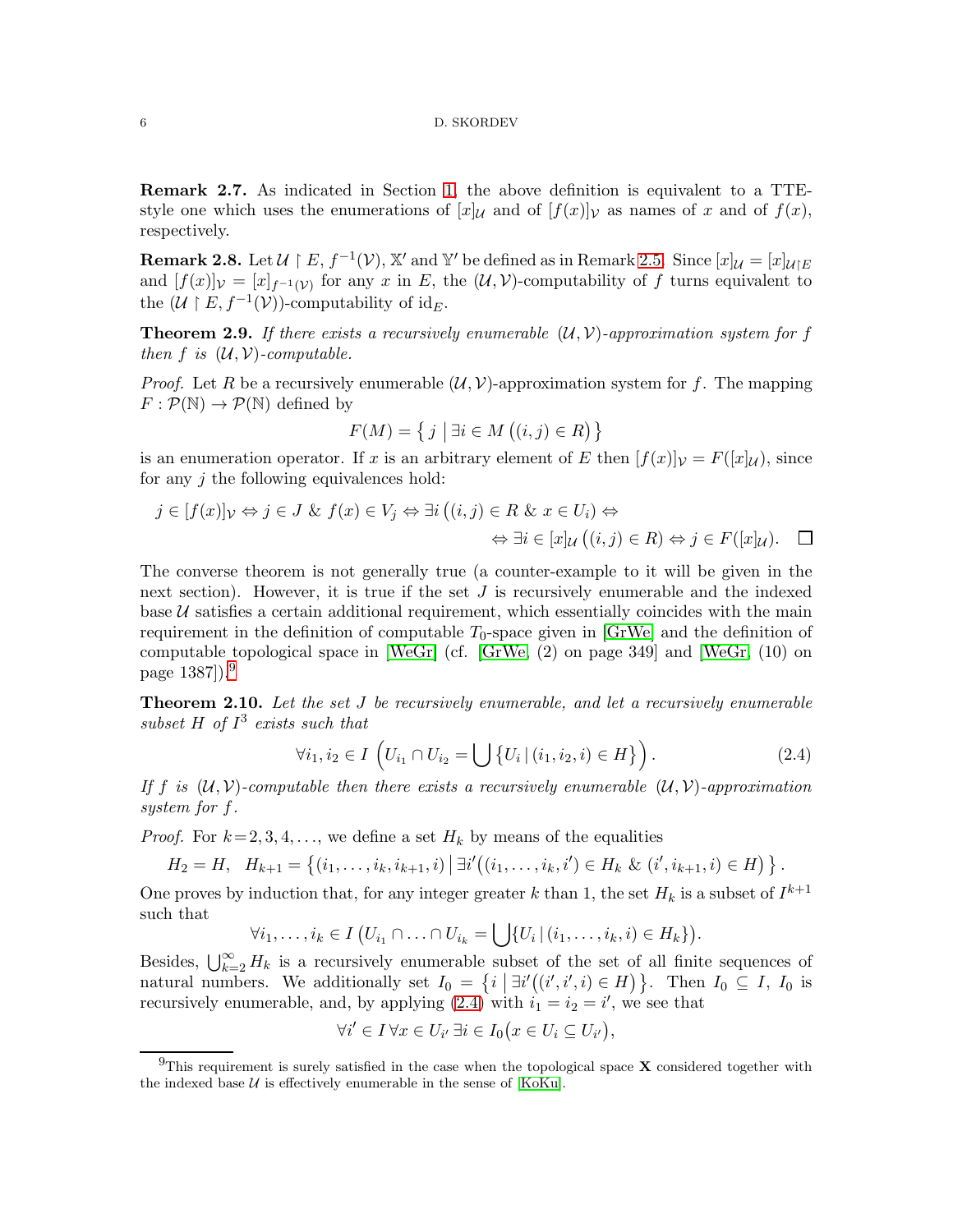hence each element of X belongs to some  $U_i$  with  $i \in I_0$ .<sup>[10](#page-6-0)</sup> Let F be an enumeration operator with the property from Definition [2.6,](#page-4-4) and R be the set of all  $(i, j)$  such that  $i \in I_0$ and  $j \in F(\emptyset) \cap J$ , or  $(i_1, \ldots, i_k, i) \in H_k$  and  $j \in F(\{i_1, \ldots, i_k\}) \cap J$  for some natural number k greater than 1 and some  $i_1, \ldots, i_k$ . Clearly, R is recursively enumerable. We will show that R is a  $(U, V)$ -approximation system for f. Of course,  $R \subseteq I \times J$ . Now let  $x \in E$ ,  $j \in J$ .

Suppose first that  $f(x) \in V_j$ . Then  $j \in [f(x)]_V$ , therefore  $j \in F([x]_U)$ , hence  $j \in F(M)$ for some finite subset M of  $[x]_{\mathcal{U}}$ . If  $M = \emptyset$ , then we can satisfy the conditions  $(i, j) \in R$ and  $x \in U_i$  by taking an arbitrary  $i \in I_0$  such that  $x \in U_i$ . Let now  $M = \{i_1, \ldots, i_k\}$ , where  $k > 0$  and  $i_1, \ldots, i_k \in [x]_{\mathcal{U}}$ , hence  $x \in U_{i_1} \cap \ldots \cap U_{i_k}$ . Without loss of generality (since  $i_1, \ldots, i_k$  need not necessarily be pairwise different), we may assume that  $k \geq 2$ . Then  $x \in U_i$  for some i satisfying the condition  $(i_1, \ldots, i_k, i) \in H_k$ . We will have again  $(i, j) \in R$ and  $x \in U_i$  for this *i*.

Suppose now that  $(i, j) \in R$  and  $x \in U_i$  for some i. If  $j \in F(\emptyset)$  then  $j \in F([x]_{\mathcal{U}}) = [f(x)]_{\mathcal{V}},$ thus  $f(x) \in V_j$ . And if  $(i_1, \ldots, i_k, i) \in H_k$ ,  $j \in F(\{i_1, \ldots, i_k\})$ , where  $k > 1$ , then  $i_1,\ldots,i_k\in I$  and  $U_i\subseteq U_{i_1}\cap\ldots\cap U_{i_k}$ , hence  $x\in U_{i_1}\cap\ldots\cap U_{i_k}$ , and therefore  $\{i_1,\ldots,i_k\}\subseteq [x]_{\mathcal{U}}$ . Thus again  $j \in F([x]_{\mathcal{U}}) = [f(x)]_{\mathcal{V}}$ , and  $f(x) \in V_j$ .  $\Box$ 

**Corollary 2.11.** Under the assumptions of Theorem [2.10,](#page-5-3) the function f is  $(\mathcal{U}, \mathcal{V})$ -computable iff there exists a recursively enumerable  $(U, V)$ -approximation system for f.

<span id="page-6-1"></span>**Corollary 2.12.** Let  $E = X$ , the set J be recursively enumerable, and let a recursively enumerable subset H of  $I^3$  exist which satisfies the condition [\(2.4\)](#page-5-2). Then f is  $(\mathcal{U}, \mathcal{V})$ -computable iff a recursively enumerable subset R of  $N^2$  exists which satisfies the condition [\(2.3\)](#page-4-5).

Theorem 3.3 of [\[KoKu\]](#page-20-5) (corrected as indicated in footnote [4\)](#page-2-0) can be derived from the particular instance of the above corollary when  $I = J = \mathbb{N}$  and  $U_i = \emptyset$  for some  $i \in I$ . Indeed, let  $(X, \tau, \alpha)$  and  $(Y, \lambda, \beta)$  be effectively enumerable topological spaces in the sense of that paper,  $\alpha i$  be empty for some i,  $f : X \to Y$  be a total function. Let us set  $I = J = \mathbb{N}$ ,  $U_i = \alpha i$ ,  $V_j = \beta j$ . Then the computability of f in the sense of [\[KoKu\]](#page-20-5) will be equivalent to its  $(\mathcal{U}, \mathcal{V})$ -computability. By [\[KoKu,](#page-20-5) condition (ii) in Definition 2.1], a recursive function q exists such that

$$
U_{i_1} \cap U_{i_2} = \bigcup_{n \in \mathbb{N}} U_{g(i_1, i_2, n)}
$$

for all  $i_1, i_2 \in \mathbb{N}$ . If we set

$$
H = \{ (i_1, i_1, g(i_1, i_2, n)) \, | \, i_1, i_2, n \in \mathbb{N} \},
$$

then  $(2.4)$  holds. Therefore, by Corollary [2.12,](#page-6-1) the computability of f in the sense of [\[KoKu\]](#page-20-5) will be equivalent to the existence of a recursively enumerable subset R of  $\mathbb{N}^2$  which satisfies the condition [\(2.3\)](#page-4-5), i.e.

<span id="page-6-2"></span>
$$
\forall j \in \mathbb{N} \left( f^{-1}(\beta j) = \bigcup \{ \alpha i \, | \, (i, j) \in R \} \right). \tag{2.5}
$$

We will now show that the existence of such a set R is equivalent to condition (ii) of Theorem 3.3 in [\[KoKu\]](#page-20-5) for the function f, i.e. to the existence of two-argument recursive function  $h$  satisfying

<span id="page-6-3"></span>
$$
\forall j \in \mathbb{N} \left( f^{-1}(\beta j) = \bigcup_{t \in \mathbb{N}} \alpha h(t, j) \right). \tag{2.6}
$$

<span id="page-6-0"></span><sup>&</sup>lt;sup>10</sup>Another way to construct a recursively enumerable subset  $I_0$  of I with this property is by setting  $I_0 = \{i \mid \exists i'((i, i, i') \in H)\}\.$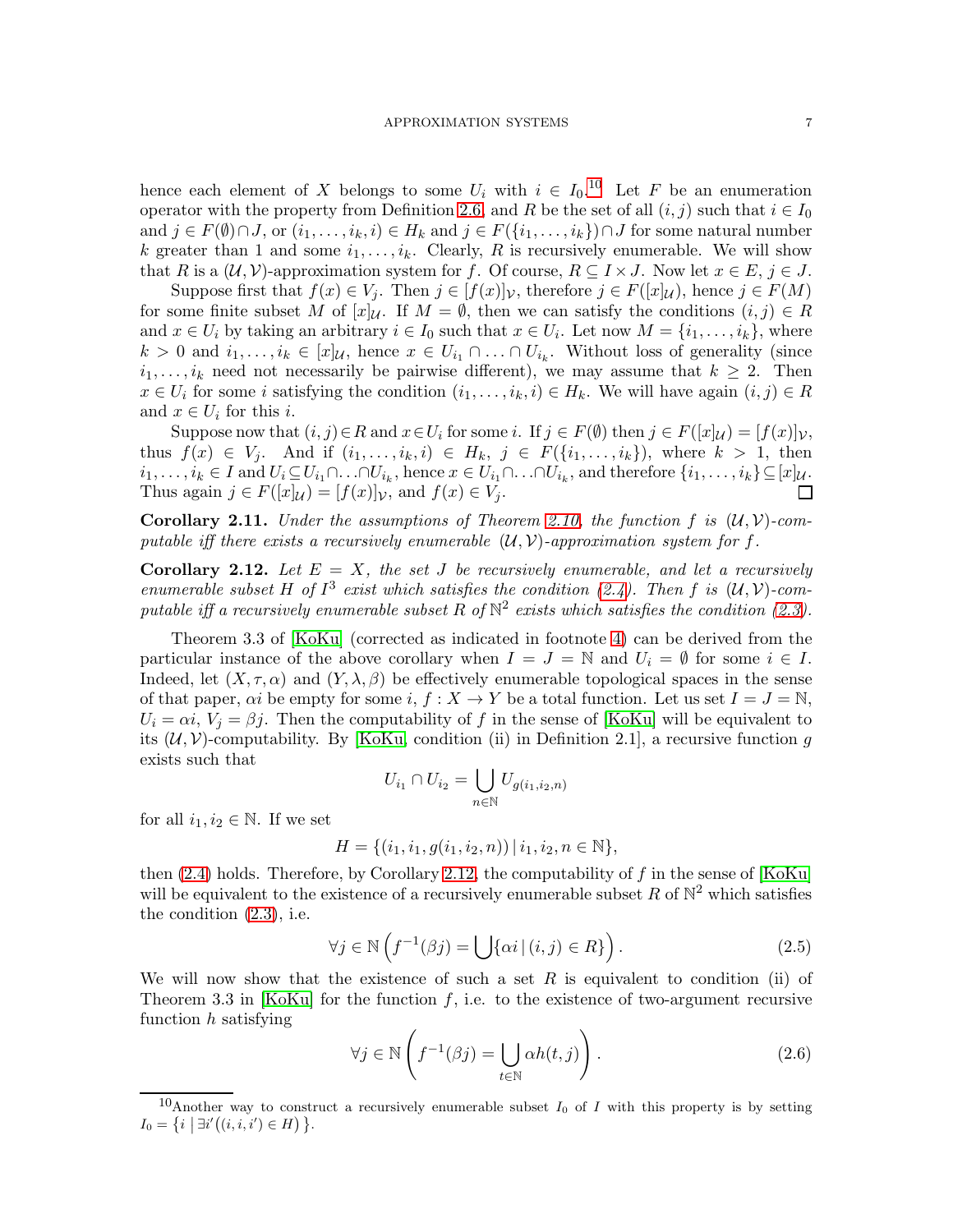Suppose R is a recursively enumerable subset of  $\mathbb{N}^2$  satisfying  $(2.5)$ . Let  $i_0$  be a natural number such that  $\alpha i_0 = \emptyset$ ,  $\chi$  be a 3-argument primitive recursive function such that

$$
\forall i, j \in \mathbb{N} \left( (i, j) \in R \Leftrightarrow \exists s \in \mathbb{N} \left( \chi(i, j, s) = 0 \right) \right),
$$

and  $\pi_1, \pi_2$  be unary primitive recursive functions such that  $\{(\pi_1(t), \pi_2(t)) | t \in \mathbb{N}\} = \mathbb{N}^2$ . If we set

$$
h(t,j) = \begin{cases} \pi_1(t) & \text{if } \chi(\pi_1(t), j, \pi_2(t)) = 0, \\ i_0 & \text{otherwise,} \end{cases}
$$

then h is a primitive recursive function satisfying  $(2.6)$ . Conversely, if h is a two-argument recursive function satisfying [\(2.6\)](#page-6-3), and we set  $R = \{(h(t, j), j) | t \in \mathbb{N}\}\)$ , then R is a recursively enumerable set satisfying [\(2.5\)](#page-6-2).

<span id="page-7-0"></span>2.3. A counter-example to the converse theorem of Theorem 2.9. To construct the counter-example in question, we will partition  $\mathbb N$  into disjoint two-elements sets  $P_0$ ,  $P_1$ ,  $P_2$ , . . . such that:

(a) for any  $x \in \mathbb{N}$ , the two numbers in  $P_x$  differ by  $x + 1$ ;

(b) no recursive function exists whose value belongs to  $P_x$  for any  $x \in \mathbb{N}$ .

Let  $k_0, k_1, k_2, \ldots$  be a sequence of natural numbers which is dominated by no recursive function, and, in addition, let  $k_{l+1} > k_l + 2l + 1$  for any  $l \in \mathbb{N}$ . We construct subsets  $C_0, C_1, C_2, ...$  of  $\mathbb{N}^2$  in such a way that  $C_0 = \{(k_l, k_l + 2l + 1) | l \in \mathbb{N}\}\$ and, for any  $r \in \mathbb{N}$ , we have  $C_{r+1} = C_r \cup \{(m_r, n_r)\}\,$ , where:

- (i)  $m_r$  and  $n_r$  are natural numbers occurring in no pair from  $C_r$ ;
- (ii)  $m_r < n_r$ , and  $n_r m_r \neq n m$ , whenever  $(m, n) \in C_r$ ;
- (iii) if r is even then  $m_r$  is the least of the natural numbers occurring in no pair from  $C_r$ ;
- (iv) if r is odd then  $n_r m_r$  is the least positive integer which is different from  $n m$ , whenever  $(m, n) \in C_r$ .

Then, for any  $x \in \mathbb{N}$ , there exists exactly one pair  $(m, n)$  in  $\bigcup_{r=0}^{\infty} C_r$  with  $n - m = x + 1$ . We take as  $P_x$  the set of the members of this pair.

Let  $X = Y = I = J = \mathbb{N}$ . For any  $x \in \mathbb{N}$ , let  $U_i = \{x\}$  for  $i \in P_x$ ,  $V_x = \{x\}$  (thus both **X** and **Y** are the discrete topological space with carrier N). Then the function  $id_N$ is  $(U, V)$ -computable, since  $[\text{id}_{\mathbb{N}}(x)]_V = \{x\} = F(P_x) = F([x]_U)$ , where  $F : \mathcal{P}(\mathbb{N}) \to \mathcal{P}(\mathbb{N})$ is defined by means of the equality  $F(M) = \{i' - i - 1 | i, i' \in M, i' > i\}$ . Suppose R is a recursively enumerable  $(\mathcal{U}, \mathcal{V})$ -approximation system for id<sub>N</sub>. Then

<span id="page-7-1"></span>
$$
\forall x, j \in \mathbb{N} \big( x = j \Leftrightarrow \exists i \in P_x \big( (i, j) \in R \big) \big). \tag{2.7}
$$

It follows from here that  $\forall j \in \mathbb{N} \exists i ((i, j) \in R)$ . By the recursive enumerability of R, this implies the existence of a recursive function  $\iota$  such that  $(\iota(j), j) \in R$  for any  $j \in \mathbb{N}$ . Let j be an arbitrary natural number. Since any number from  $\mathbb N$  belongs to some of the sets  $P_0, P_1, P_2, \ldots$ , there exists some  $x \in \mathbb{N}$  such that  $\iota(j) \in P_x$ . By  $(2.7)$ , we conclude from here that  $x = j$  and consequently  $\iota(j) \in P_j$ . Since this will hold for any  $j \in \mathbb{N}$ , we get a contradiction. Hence no recursively enumerable  $(U, V)$ -approximation system for id<sub>N</sub> exists.

The above counter-example shows that, even in the case when  $I = J = N$  and  $E = X$ , one cannot omit the assumption in Theorem [2.10](#page-5-3) about the existence of a recursively enumerable set  $H$  with the property  $(2.4)$ . Thus it is not generally true in this case that a recursively enumerable subset R of  $\mathbb{N}^2$  with the property  $(2.3)$  exists, whenever f is  $(\mathcal{U}, \mathcal{V})$ computable.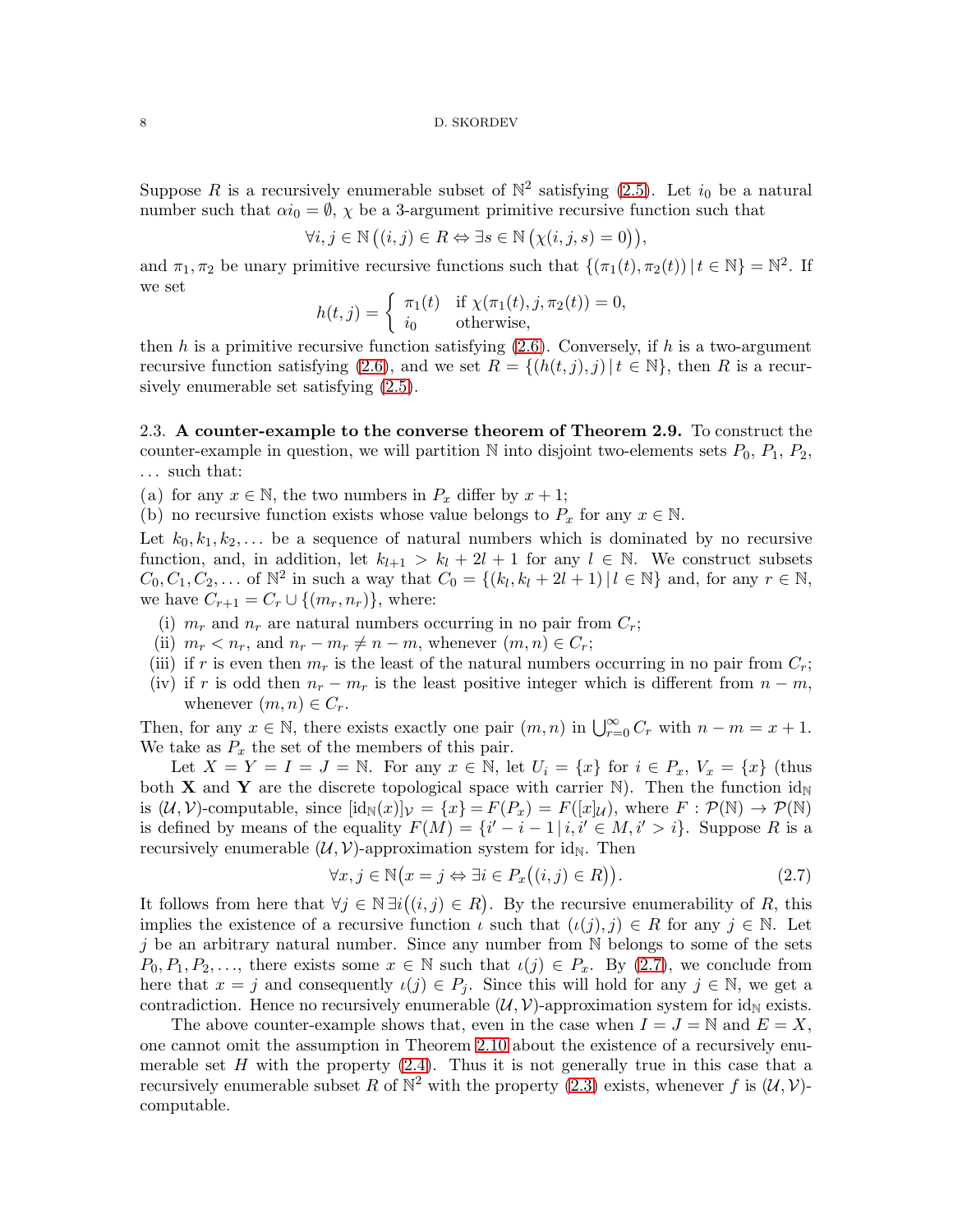### 3. Approximation systems for functions in metric spaces

In this section, in addition to the assumptions made in the beginning of Section [2,](#page-3-0) we will suppose that the topologies of **X** and **Y** are generated by a metric d in X and a metric e in Y, respectively. As to the indexed bases  $\mathcal U$  and  $\mathcal V$ , they will be supposed to be defined in the following way. Some index sets K, L and mappings  $\alpha : K \to X$ ,  $\beta : L \to Y$  are supposed to be given such that  $\text{rng}(\alpha)$  is dense in X and  $\text{rng}(\beta)$  is dense in Y, as well as some bijections  $\kappa: K \times \mathbb{N} \to I$ ,  $\lambda: L \times \mathbb{N} \to J$  and a computable sequence  $r_0, r_1, r_2, \dots$  of positive rational numbers such that 0 is an accumulation point of it.<sup>[11](#page-8-1)</sup> Then we set  $U_{\kappa(k,m)} = B_d(\alpha(k), r_m)$ for all  $(k, m) \in K \times \mathbb{N}$ ,  $V_{\lambda(l,n)} = B_e(\beta(l), r_n)$  for all  $(l,n) \in L \times \mathbb{N}$ , where, for any positive real number r,  $B_d(x,r) = {\overline{x} \in X | d(x,\overline{x}) < r}$  and  $B_e(y,r) = {\overline{y} \in Y | e(y,\overline{y}) < r}$  for any  $x \in X$  and for any  $y \in Y$ , respectively.

<span id="page-8-0"></span>3.1. Topological approximation systems for functions in metric spaces. Defini-tion [2.1](#page-4-6) yields the following statement: a subset R of  $I \times J$  is a  $(\mathcal{U}, \mathcal{V})$ -approximation system for  $f$  iff

$$
\forall x \in E \ \forall (l, n) \in L \times \mathbb{N} \left( e(\beta(l), f(x)) < r_n \Leftrightarrow \\ \exists (k, m) \in K \times \mathbb{N} \big( (\kappa(k, m), \lambda(l, n)) \in R \ \& \ d(\alpha(k), x) < r_m \big) \right).
$$

If  $R \subseteq I \times J$ , and we set  $S = \{(k, m, l, n) \in K \times \mathbb{N} \times L \times \mathbb{N} \mid (\kappa(k, m), \lambda(l, n)) \in R\}$ , then the above condition is equivalent to the following one:

<span id="page-8-2"></span>
$$
\forall x \in E \ \forall (l, n) \in L \times \mathbb{N} \left( e(\beta(l), f(x)) < r_n \Leftrightarrow \exists k, m((k, m, l, n) \in S \ \& \ d(\alpha(k), x) < r_m) \right). \tag{3.1}
$$

Evidently, there is a one-to-one correspondence between the  $(\mathcal{U}, \mathcal{V})$ -approximation systems for f and the sets  $S \subseteq K \times N \times L \times N$  which satisfy [\(3.1\)](#page-8-2). Using such sets has the advantage of eliminating the mappings  $\kappa$  and  $\lambda$ . Therefore we give the next definition.

**Definition 3.1.** A topological  $(\alpha, \beta)$ -approximation system for f is any subset S of the Cartesian product  $K \times N \times L \times N$  such that [\(3.1\)](#page-8-2) holds.

Proposition [2.3](#page-4-7) yields the next statement.

<span id="page-8-3"></span>**Corollary 3.2.** A topological  $(\alpha, \beta)$ -approximation system for f exists iff f is continuous.

Of course, the notion of a topological  $(\alpha, \beta)$ -approximation system for f depends (except for some specific cases) also on the choice of the sequence  $r_0, r_1, r_2, \ldots$  However, the existence of such a system does not depend on this choice, as seen from Corollary [3.2.](#page-8-3)

<span id="page-8-5"></span>Remark 3.3. Taking into account Remark [2.4,](#page-4-8) it is easy to see that the set

<span id="page-8-4"></span>
$$
\{(k, l, m, n) \in K \times \mathbb{N} \times L \times \mathbb{N} \mid \forall x \in E \left( d(\alpha(k), x) < r_m \Rightarrow e(\beta(l), f(x)) < r_n \right) \} \tag{3.2}
$$

is the maximal topological  $(\alpha, \beta)$ -approximation system for f.

<span id="page-8-1"></span><sup>&</sup>lt;sup>11</sup>Certain typical choices for the sequence  $r_0, r_1, r_2, \ldots$  are  $1, \frac{1}{2}, \frac{1}{2^2}, \frac{1}{2^3}, \ldots$  and  $1, \frac{1}{2}, \frac{1}{3}, \frac{1}{4}, \ldots$  or, say, the sequence  $\frac{1}{1}, \frac{1}{2}, \frac{2}{1}, \frac{3}{3}, \frac{2}{2}, \frac{3}{1}, \frac{1}{4}, \frac{2}{3}, \frac{3}{2}, \frac{4}{1}, \dots$  enumerating all positive rational numbers.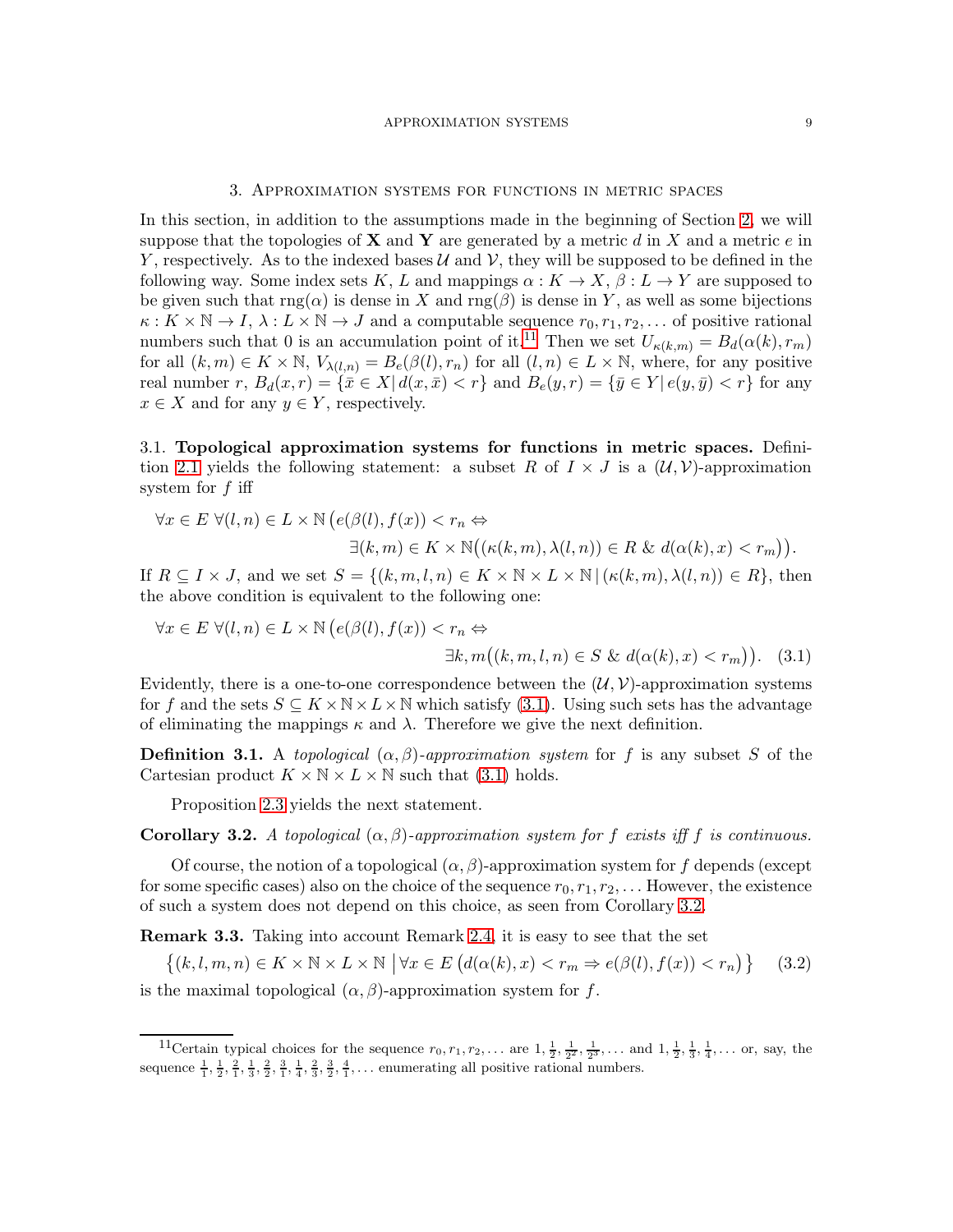<span id="page-9-0"></span>3.2. The interconnection between  $(\mathcal{U}, \mathcal{V})$ -computability and topological  $(\alpha, \beta)$ -ap**proximation systems.** In this subsection, we additionally suppose that  $I, J, K, L$  are subsets of N, and that  $\kappa$  and  $\lambda$  are restrictions of some computable bijection from  $\mathbb{N}^2$  to N, whose value at the pair  $(s, t)$  will be denoted by  $\langle s, t \rangle$ .

<span id="page-9-1"></span>**Theorem 3.4.** If there exists a recursively enumerable topological  $(\alpha, \beta)$ -approximation system for f then f is  $(\mathcal{U}, \mathcal{V})$ -computable.

*Proof.* Let S be a recursively enumerable topological  $(\alpha, \beta)$ -approximation system for f. Then Theorem [2.9](#page-5-4) can be applied, since the set  $R = \{ \langle k, m \rangle, \langle l, n \rangle | (k, m, l, n) \in S \}$  is a recursively enumerable  $(\mathcal{U}, \mathcal{V})$ -approximation system for f.  $\Box$ 

The converse of Theorem [3.4](#page-9-1) is not generally true.

<span id="page-9-3"></span>**Example 3.5.** Let  $X, Y, I, J$  and the two-elements sets  $P_x$  be the same as in Subsection [2.3.](#page-7-0) The considered topology can be generated by the usual metric in N, namely the absolute value of the distance. We take each of the metrics d and e to be this one. Let  $K = L = N$ ,  $\alpha(k) = x$  for any  $x \in \mathbb{N}$  and each  $k \in P_x$ ,  $\beta(l) = l$  for any  $l \in \mathbb{N}$ . Let none of the numbers  $r_0, r_1, r_2, \ldots$  be greater than 1. Then, whenever  $x \in \mathbb{N}$  and  $k \in P_x$ ,  $U_{\langle k,m \rangle} = \{x\}$  for all  $m \in \mathbb{N}$ , and  $V_{\langle l,n \rangle} = \{l\}$  for all  $l, n \in \mathbb{N}$ . Therefore  $[x]_{\mathcal{U}} = \{\langle k,m \rangle | k \in P_x \& m \in \mathbb{N}\},$  $[x]_{\mathcal{V}} = \{x, n\} | n \in \mathbb{N} \}$  for all  $x \in \mathbb{N}$ . Let us define  $F : \mathcal{P}(\mathbb{N}) \to \mathcal{P}(\mathbb{N})$  by the equality

$$
F(M) = \{ \langle k' - k - 1, n \rangle | k, k', n \in \mathbb{N} \& \langle k, 0 \rangle, \langle k', 0 \rangle \in M \& k' > k \}.
$$

Then F is an enumeration operator, and  $[x]_V = F([x]_U)$  for any  $x \in \mathbb{N}$ , hence the function id<sub>N</sub> is  $(\mathcal{U}, \mathcal{V})$ -computable. Suppose there exists a recursively enumerable topological  $(\alpha, \beta)$ approximation system S for id<sub>N</sub>. Then, by  $(3.1)$ ,

$$
\forall x, l \in \mathbb{N} \big( l = x \Leftrightarrow \exists (k, m) \in \mathbb{N}^2 \big( (k, m, l, 0) \in S \& \alpha(k) = x \big) \big).
$$

Hence,

$$
\forall x, l \in \mathbb{N} \big( x = l \Leftrightarrow \exists k \in P_x \big( (k, l) \in R \big) \big),
$$

where  $R = \{(k, l) | \exists m((k, m, l, 0) \in S) \}$ . Since R is recursively enumerable, we get a contradiction from here in the same way as we got one from [\(2.7\)](#page-7-1).

Theorem [2.10](#page-5-3) yields the following sufficient condition for the validity of the implication from the  $(\mathcal{U}, \mathcal{V})$ -computability of f to the existence of a recursively enumerable topological  $(\alpha, \beta)$ -approximation system for f.

<span id="page-9-2"></span>**Theorem 3.6.** Let the set L be recursively enumerable, and let a recursively enumerable subset H of  $K \times N \times K \times N \times K \times N$  exists such that

$$
\forall k_1, k_2 \in K \,\forall m_1, m_2 \in \mathbb{N} \left( U_{\langle k_1, m_1 \rangle} \cap U_{\langle k_2, m_2 \rangle} = \bigcup \left\{ U_{\langle k, m \rangle} \mid (\langle k_1, m_1, k_2, m_2, k, m \rangle \in H \right\} \right).
$$

If f is  $(\mathcal{U}, \mathcal{V})$ -computable then there exists a recursively enumerable topological  $(\alpha, \beta)$ -approximation system for f.

To prove a more usable sufficient condition, we now introduce a strict partial ordering  $\lt_d$ in  $X \times \mathbb{N}$  as follows: if  $(x, m), (x', m') \in X \times \mathbb{N}$  then  $(x, m) <_{d} (x', m')$  iff  $d(x', x) < r_{m'} - r_m$ (the irreflexivity of this relation is evident, and its transitivity is easily verifiable). The statement (a) of the lemma below suggests an interpretation of the interrelation  $(x, m) <_{d} (x', m')$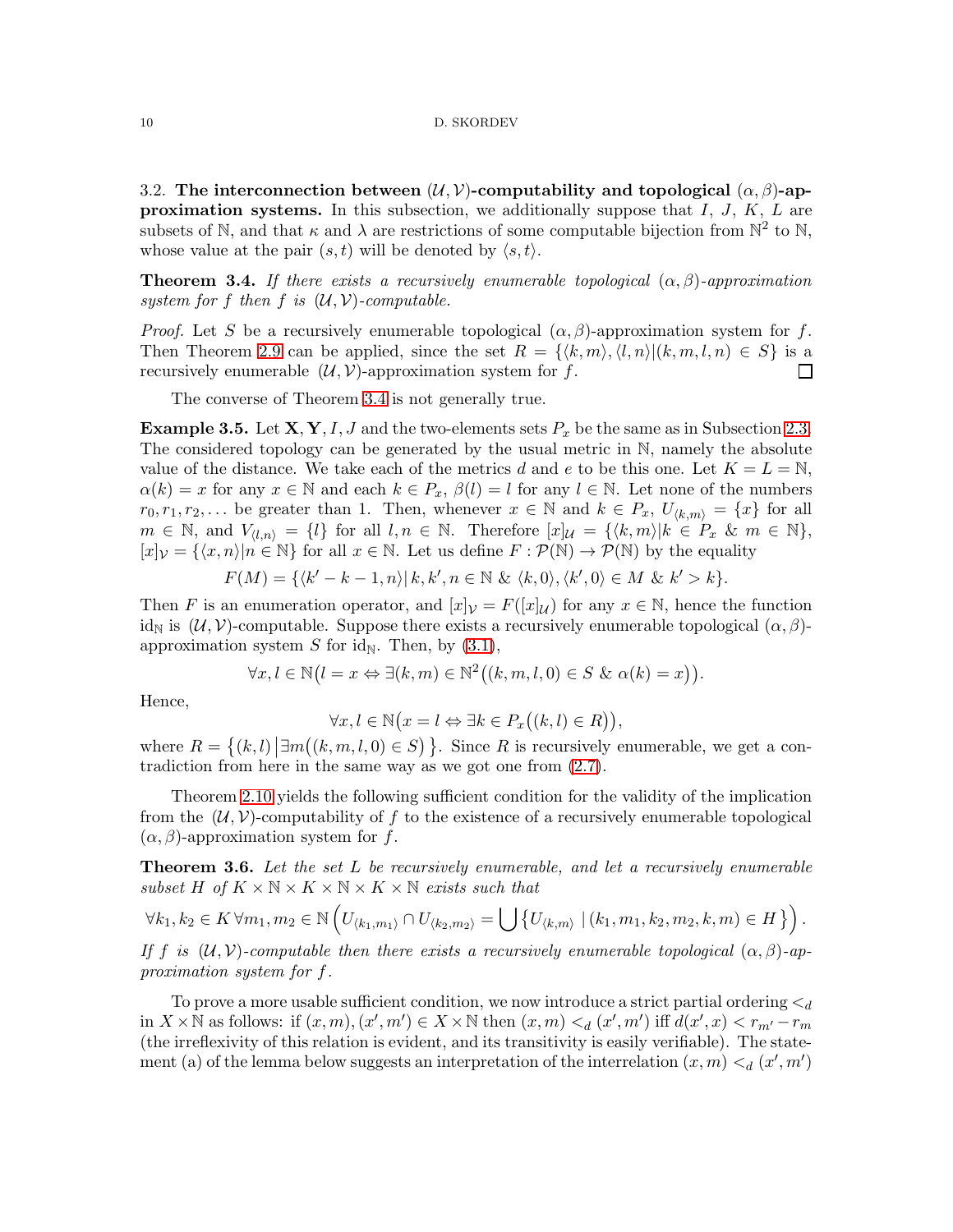as a certain intensional kind of inclusion of the closed ball  $\overline{B}_d(x,r_m) = \{\bar{x} \in X | d(x,\bar{x}) \le r_m\}$ in the open ball  $B_d(x', r_{m'})$ .<sup>[12](#page-10-0)</sup>

# <span id="page-10-1"></span>Lemma 3.7.

- (a)  $\forall (x, m), (x', m') \in X \times \mathbb{N} \ ((x, m) <_d (x', m') \Rightarrow \overline{B}_d(x, r_m) \subseteq B_d(x', r_{m'})).$
- (b) If  $(x', m') \in X \times \mathbb{N}$  and  $\bar{x} \in B_d(x', r_{m'})$  then  $\forall x \in B_d(\bar{x}, r_m)$   $((x, m) <_d (x', m'))$  for all  $m \in \mathbb{N}$  such that  $r_m$  is sufficiently close to 0.

*Proof.* If  $(x, m), (x', m') \in X \times \mathbb{N}, (x, m) \leq d (x', m'), \overline{x} \in X, d(x, \overline{x}) \leq r_m$  then  $d(x',\bar{x}) \leq d(x',x) + d(x,\bar{x}) < (r_{m'} - r_m) + r_m = r_{m'}$ .

If  $(x', m') \in X \times \mathbb{N}, \bar{x} \in X, d(x', \bar{x}) < r_{m'}$ , and the natural number m is chosen so that  $2r_m < r_{m'} - d(x', \bar{x})$ , then, whenever  $x \in X$  and  $d(\bar{x}, x) < r_m$ , we will have

$$
d(x',x) \le d(x',\bar{x}) + d(\bar{x},x) < d(x',\bar{x}) + r_m < r_{m'} - r_m,
$$

thus  $(x, m) <_d (x', m')$ .

<span id="page-10-2"></span>**Theorem 3.8.** Let  $(X, d, \alpha)$  be a semi-computable metric space and the set L be recursively enumerable. If f is  $(\mathcal{U}, \mathcal{V})$ -computable then there exists a recursively enumerable topological  $(\alpha, \beta)$ -approximation system for f.

*Proof.* The semi-computability of  $(X, d, \alpha)$  implies the recursive enumerability of the set

$$
\{ (k, m, k', m') \in K \times \mathbb{N} \times K \times \mathbb{N} \mid (\alpha(k), m) <_d (\alpha(k'), m') \}.
$$

To satisfy the assumptions of Theorem [3.6,](#page-9-2) we set H to consist of all  $(k_1, m_1, k_2, m_2, k, m)$ in  $K \times \mathbb{N} \times K \times \mathbb{N} \times K \times \mathbb{N}$  such that

$$
(\alpha(k), m) <_{d} (\alpha(k_1), m_1), \ (\alpha(k), m) <_{d} (\alpha(k_2), m_2).
$$

The recursive enumerability of H is clear. Now let  $k_1, k_2 \in K$  and  $m_1, m_2 \in \mathbb{N}$ . If  $(k_1, m_1, k_2, m_2, k, m) \in H$ , then, by the statement (a) of Lemma [3.7,](#page-10-1) the set  $U_{\langle k,m \rangle}$  is a subset of each of the sets  $U_{\langle k_1,m_1\rangle}$  and  $U_{\langle k_2,m_2\rangle}$ , hence it is a subset of  $U_{\langle k_1,m_1\rangle} \cap U_{\langle k_2,m_2\rangle}$ . Therefore

$$
\bigcup \left\{ U_{\langle k,m\rangle} \mid (k_1,m_1,k_2,m_2,k,m) \in H \right\} \subseteq U_{\langle k_1,m_1\rangle} \cap U_{\langle k_2,m_2\rangle}.
$$

For the proof of the converse inclusion, suppose  $\bar{x} \in U_{\langle k_1,m_1 \rangle} \cap U_{\langle k_2,m_2 \rangle}$ . Then, by the statement (b) of Lemma [3.7,](#page-10-1) there exists some  $m \in \mathbb{N}$  such that

$$
\forall x \in B_d(\bar{x}, r_m)((x, m) <_d (\alpha(k_1), m_1) \& (x, m) <_d (\alpha(k_2), m_2))).
$$

If we take a number  $k \in K$  so that  $\alpha(k) \in B_d(\bar{x}, r_m)$ , then we will have  $\bar{x} \in U_{\langle k,m \rangle}$  and  $(k_1, m_1, k_2, m_2, k, m) \in H$ . П

 $\Box$ 

<span id="page-10-0"></span><sup>&</sup>lt;sup>12</sup>The mentioned kind of inclusion becomes an extensional one if **X** is an Euclidean space, because then  $(x,m) <_d (x',m')$  holds iff  $\overline{B}_d(x,r_m) \subseteq B_d(x',r_{m'})$ . The interrelation  $(\alpha(k),m) <_d (\alpha(k'),m')$  coincides (in the case when  $r_m = 2^{-m}$  for any  $m \in \mathbb{N}$ ) with the formal inclusion introduced in [\[We93,](#page-20-10) Section 2].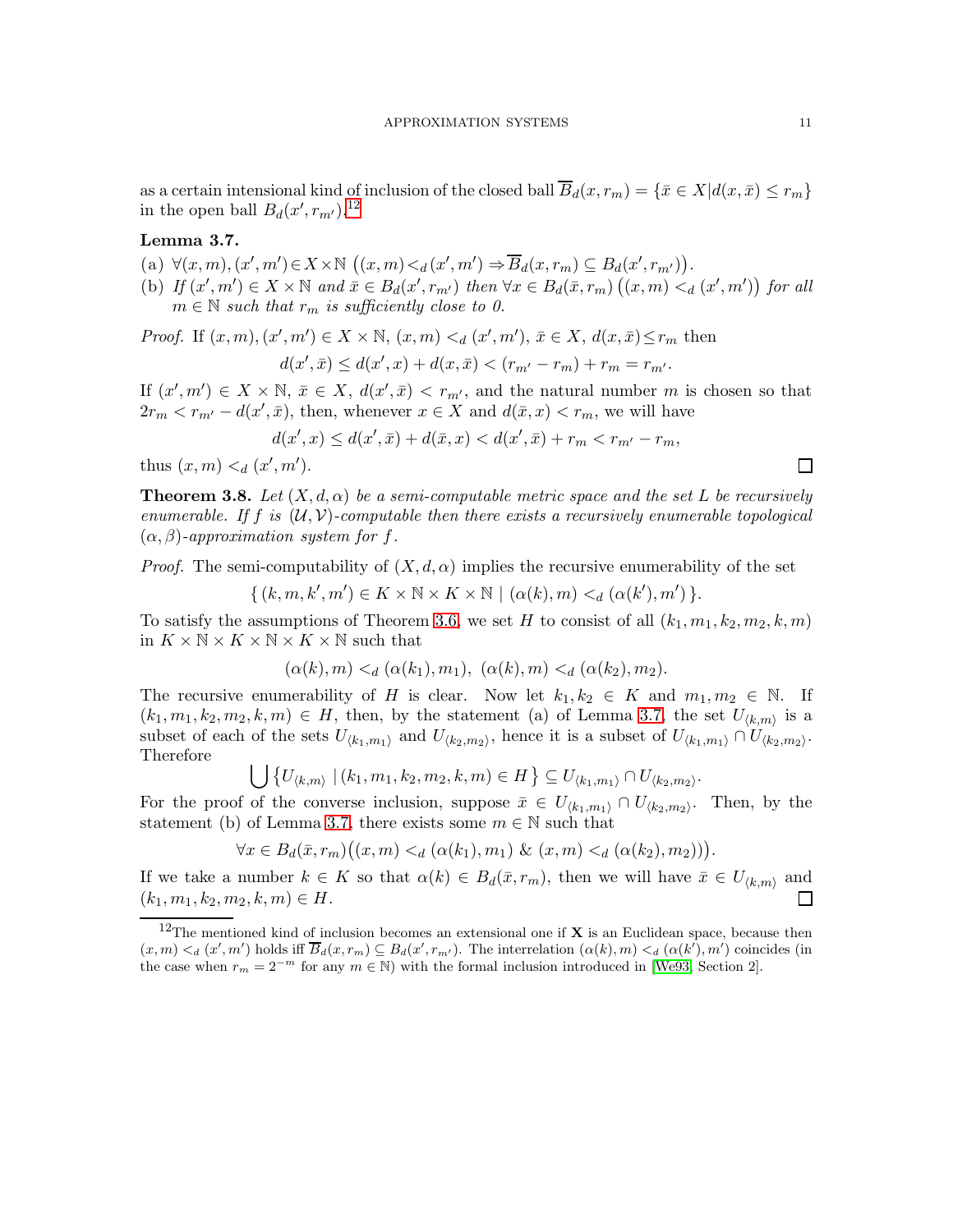<span id="page-11-2"></span>**Corollary 3.9.** Under the assumptions of Theorem [3.8,](#page-10-2) the function f is  $(\mathcal{U}, \mathcal{V})$ -computable iff there exists a recursively enumerable topological  $(\alpha, \beta)$ -approximation system for f.

The next example gives a simple characterization of the computability of real functions (similar applications can be done for computability of functions with domains and ranges in other mathematically significant spaces).<sup>[13](#page-11-1)</sup>

**Example 3.10.** Let p, q be positive integers,  $X = \mathbb{R}^p$ ,  $Y = \mathbb{R}^q$ . Let d, e be the Euclidean metrics in  $X$  and  $Y$ , respectively, or the metrics defined by

$$
d((x_1, \ldots, x_p), (x'_1, \ldots, x'_p)) = \max(|x_1 - x'_1|, \ldots, |x_p - x'_p|),
$$
  

$$
e((y_1, \ldots, y_q), (y'_1, \ldots, y'_q)) = \max(|y_1 - y'_1|, \ldots, |y_q - y'_q|).
$$

Let K and L be recursively enumerable,  $\text{rng}(\alpha) = \mathbb{Q}^p$ ,  $\text{rng}(\beta) = \mathbb{Q}^q$ , and  $\alpha$ ,  $\beta$  be computable. Then f is  $(U, V)$ -computable iff a recursively enumerable subset T of  $\mathbb{Q}^p \times \mathbb{N} \times \mathbb{Q}^q \times \mathbb{N}$  exists such that

<span id="page-11-3"></span>
$$
\forall x \in E \,\,\forall b \in \mathbb{Q}^q \,\forall n \in \mathbb{N} \,\big(e(b, f(x)) < r_n \Leftrightarrow \exists a, m \,\big((a, m, b, n) \in T \,\,\&\, d(a, x) < r_m\big)\big). \tag{3.3}
$$

This can be proved as follows. By Corollary [3.9,](#page-11-2) the function f is  $(\mathcal{U}, \mathcal{V})$ -computable iff there exists a recursively enumerable topological  $(\alpha, \beta)$ -approximation system for f, i.e. iff there exists a recursively enumerable subset S of  $K \times N \times L \times N$  such that

<span id="page-11-4"></span>
$$
\forall x \in E \ \forall l \in L \ \forall n \in \mathbb{N} \big(e(\beta(l), f(x)) < r_n \Leftrightarrow \exists k, m\big((k, m, l, n) \in S \ \& \ d(\alpha(k), x) < r_m\big)\big). \tag{3.4}
$$

It is easy to see that such a set S exists iff a recursively enumerable subset T of  $\mathbb{Q}^p\times\mathbb{N}\times\mathbb{Q}^q\times\mathbb{N}$ exists with the property [\(3.3\)](#page-11-3). Indeed, if S is a recursively enumerable subset of  $K \times N \times L \times N$ satisfying [\(3.4\)](#page-11-4), and we set

$$
T = \{ (\alpha(k), m, \beta(l), n) \mid (k, m, l, n) \in S \},
$$

then T is a recursively enumerable subset of  $\mathbb{Q}^p \times \mathbb{N} \times \mathbb{Q}^q \times \mathbb{N}$  with the property [\(3.3\)](#page-11-3), and, whenever T is a recursively enumerable subset of  $\mathbb{Q}^p \times \mathbb{N} \times \mathbb{Q}^q \times \mathbb{N}$  satisfying [\(3.3\)](#page-11-3), the set

$$
S = \{(k, m, l, n) \in K \times \mathbb{N} \times L \times \mathbb{N} \mid (\alpha(k), m, \beta(l), n) \in T\}
$$

is recursively enumerable and satisfies [\(3.4\)](#page-11-4).

<span id="page-11-0"></span>3.3. Metric approximation systems. Another kind of approximation systems will be introduced now.

<span id="page-11-5"></span>**Definition 3.11.** A metric  $(\alpha, \beta)$ -approximation system for the function f is any subset S of  $K \times N \times L \times N$  satisfying the following two conditions for any  $x \in E$ :

(a)  $\forall (k, m, l, n) \in S$   $(d(\alpha(k), x) < r_m \Rightarrow e(\beta(l), f(x)) < r_n)$ .

(b)  $\forall n \in \mathbb{N} \exists m \in \mathbb{N} \forall k \in K \big(d(\alpha(k), x) < r_m \Rightarrow \exists l \big((k, m, l, n) \in S\big)\big).$ 

The notion introduced in the above definition can be regarded as a slight generalization of a notion introduced in [\[Sk\]](#page-20-0). If  $K \subseteq X$ ,  $\alpha = id_K$ ,  $L \subseteq Y$ ,  $\beta = id_L$  then the metric  $(\alpha, \beta)$ -approximation systems for f are exactly the K, L-approximation systems for f in the sense of [\[Sk\]](#page-20-0). The next example and certain considerations going after it concern the relation of the arbitrary metric  $(\alpha, \beta)$ -approximation systems to this particular instance.

<span id="page-11-1"></span> $13$ Computability of real functions is usually defined via the Cauchy representation of the real numbers, but this representation is computably equivalent to the topological one (cf. [\[We0,](#page-20-1) Theorem 8.1.4]; see also Subsection [3.5](#page-16-0) of this paper).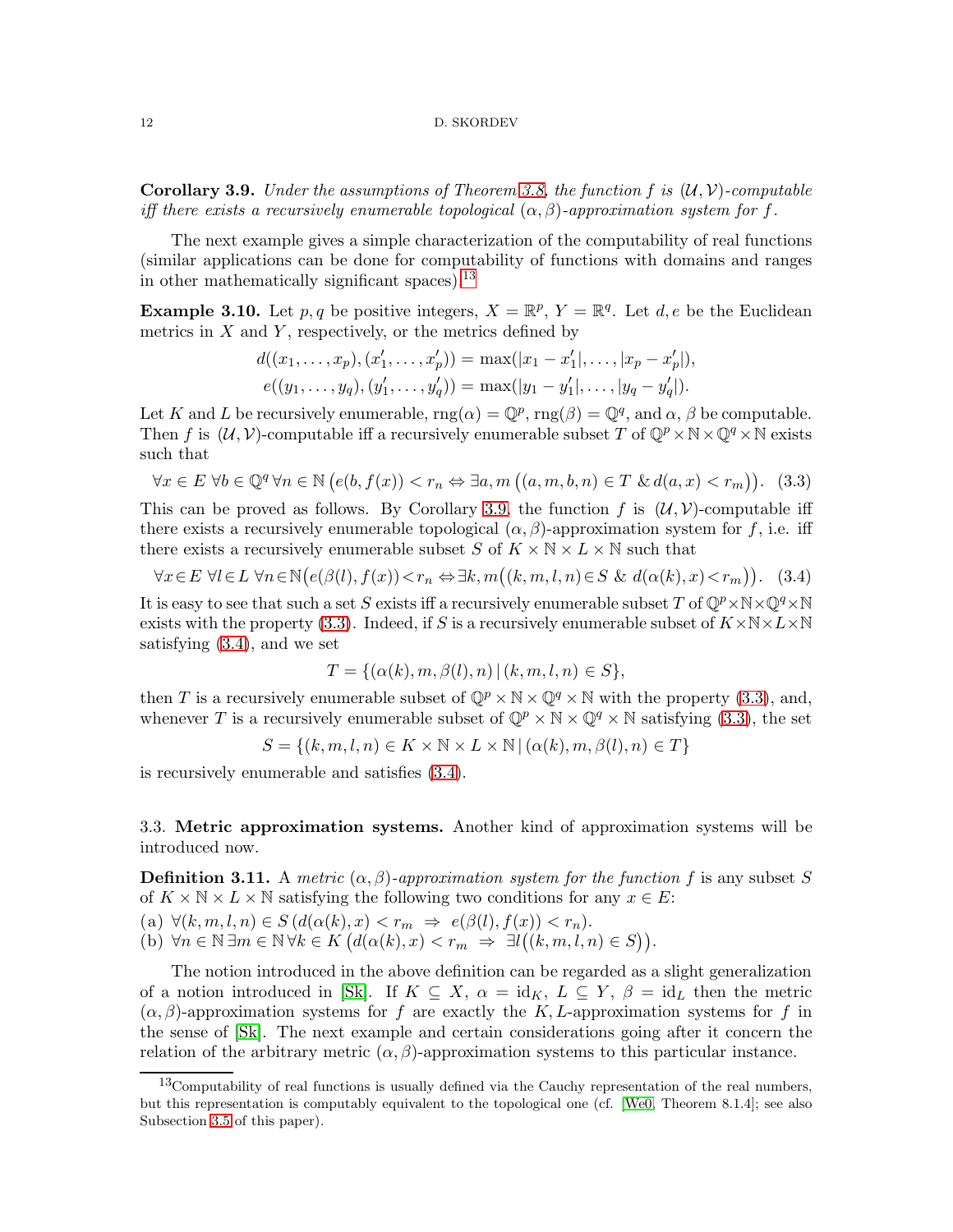<span id="page-12-0"></span>**Example 3.12.** Let  $S_0 \subseteq A \times \mathbb{N} \times B \times \mathbb{N}$ , where  $A = \text{rng}(\alpha)$ ,  $B = \text{rng}(\beta)$ , and let

<span id="page-12-2"></span>
$$
S = \{(k, m, l, n) \in K \times \mathbb{N} \times L \times \mathbb{N} \mid (\alpha(k), m, \beta(l), n) \in S_0\}.
$$
\n
$$
(3.5)
$$

Then S is a metric  $(\alpha, \beta)$ -approximation system for f iff  $S_0$  is an A, B-approximation system for  $f$  in the sense of  $[Sk]$ .

**Definition 3.13.** A subset S of  $K \times N \times L \times N$  will be called *saturated* if

$$
\forall (k,m,l,n) \in S \, \forall \bar{k} \in K \, \forall \bar{l} \in L \, \big( \alpha(\bar{k}) = \alpha(k) \, \, \& \, \, \beta(\bar{l}) = \beta(l) \ \Rightarrow \ \, (\bar{k},m,\bar{l},n) \in S \big).
$$

<span id="page-12-4"></span>**Example 3.14.** A set S defined in the way from Example [3.12](#page-12-0) is always saturated, and if the mappings  $\alpha$  and  $\beta$  are injective then all subsets of  $K \times \mathbb{N} \times L \times \mathbb{N}$  are saturated.

<span id="page-12-3"></span>**Example 3.15.** Let S be a saturated subset of  $K \times N \times L \times N$ , and let

<span id="page-12-1"></span>
$$
S_0 = \{ \alpha(k), m, \beta(l), n) \mid (k, m, l, n) \in S \}. \tag{3.6}
$$

The assumption that S is saturated and the equality  $(3.6)$  imply the equality  $(3.5)$ . Therefore S is a metric  $(\alpha, \beta)$ -approximation system for f iff  $S_0$  is a A, B-approximation system for f in the sense of [\[Sk\]](#page-20-0) with  $A = \text{rng}(\alpha)$ ,  $B = \text{rng}(\beta)$ .

**Remark 3.16.** The assumption that S is saturated cannot be omitted in Example [3.15.](#page-12-3) For instance, let both  $X$  and  $Y$  be the set of the non-negative real numbers with the usual metric,  $K = L = \mathbb{Q}$ ,  $\alpha = \beta$ ,  $\alpha(k) = |k|$  for any  $k \in K$ , and  $f(x) = x$  for all  $x \in X$ . Let  $S = \{(k, m, l, n) \in K \times \mathbb{N} \times L \times \mathbb{N} \mid k = l \geq 0, m = n\}$ , and  $S_0$  be defined by means of [\(3.6\)](#page-12-1). Then  $S_0 = S$ , and  $S_0$  is a rng( $\alpha$ ),rng( $\beta$ )-approximation system for f in the sense of [\[Sk\]](#page-20-0). However, S is not a metric  $(\alpha, \beta)$ -approximation system for f, since condition (b) of Definition [3.11](#page-11-5) is violated for S.

A metric  $(\alpha, \beta)$ -approximation system for f could happen to be not saturated. Here is an example.

**Example 3.17.** Let again both  $X$  and  $Y$  be the set of the non-negative real numbers with the usual metric, but now both K and L be the set  $\mathbb{N}^2$ , and let  $\alpha(p,q) = \beta(p,q) = \frac{p}{q+1}$  for any  $(p, q) \in \mathbb{N}^2$ . Let E be the set of the positive irrational numbers, and let  $f(x) = x/2$ for any  $x \in E$ . Then the set  $S = \{((p,q), m, (p/2], q), n) | (p,q) \in \mathbb{N}^2, q \ge n, m \ge n\}$ is a metric  $(\alpha, \beta)$ -approximation system for f. This set is not saturated. For instance,  $((1,0), 0, (0,0), 0) \in S$ , but  $((2,1), 0, (0,0), 0) \notin S$ , although  $\alpha(1,0) = \alpha(2,1)$ .

**Remark 3.18.** If S is a metric  $(\alpha, \beta)$ .-approximation system for f then

$$
\{(k,m,l,n) \mid k \in K \& l \in L \& \exists k', l'((k',m,l',n) \in S \& \alpha(k) = \alpha(k') \& \beta(l) = \beta(l'))\}
$$

is a saturated  $(\alpha, \beta)$ -approximation system for f.

<span id="page-12-5"></span>**Proposition 3.19.** A metric  $(\alpha, \beta)$ -approximation system for f exists iff f is continuous. If f is continuous then the set of all  $(k, m, l, n)$  in  $K \times N \times K \times N$  satisfying the condition [3.2](#page-8-4) is a saturated metric  $(\alpha, \beta)$ -approximation system for f.

*Proof.* To prove that the existence of a metric  $(\alpha, \beta)$ -approximation system for the function f implies its continuity, suppose S is a metric  $(\alpha, \beta)$ -approximation system for f. Let  $x \in E$ , and  $\varepsilon$  be a positive number. We choose a natural number n satisfying the inequality  $2r_n < \varepsilon$ . By condition (b) of Definition [3.11,](#page-11-5) a natural number m exists such that, whenever  $k \in K$  and  $d(\alpha(k), x) < r_m$ , the quadruple  $(k, m, l, n)$  belongs to S for some l. Let m be such a natural number, and let  $x'$  be any element of E satisfying the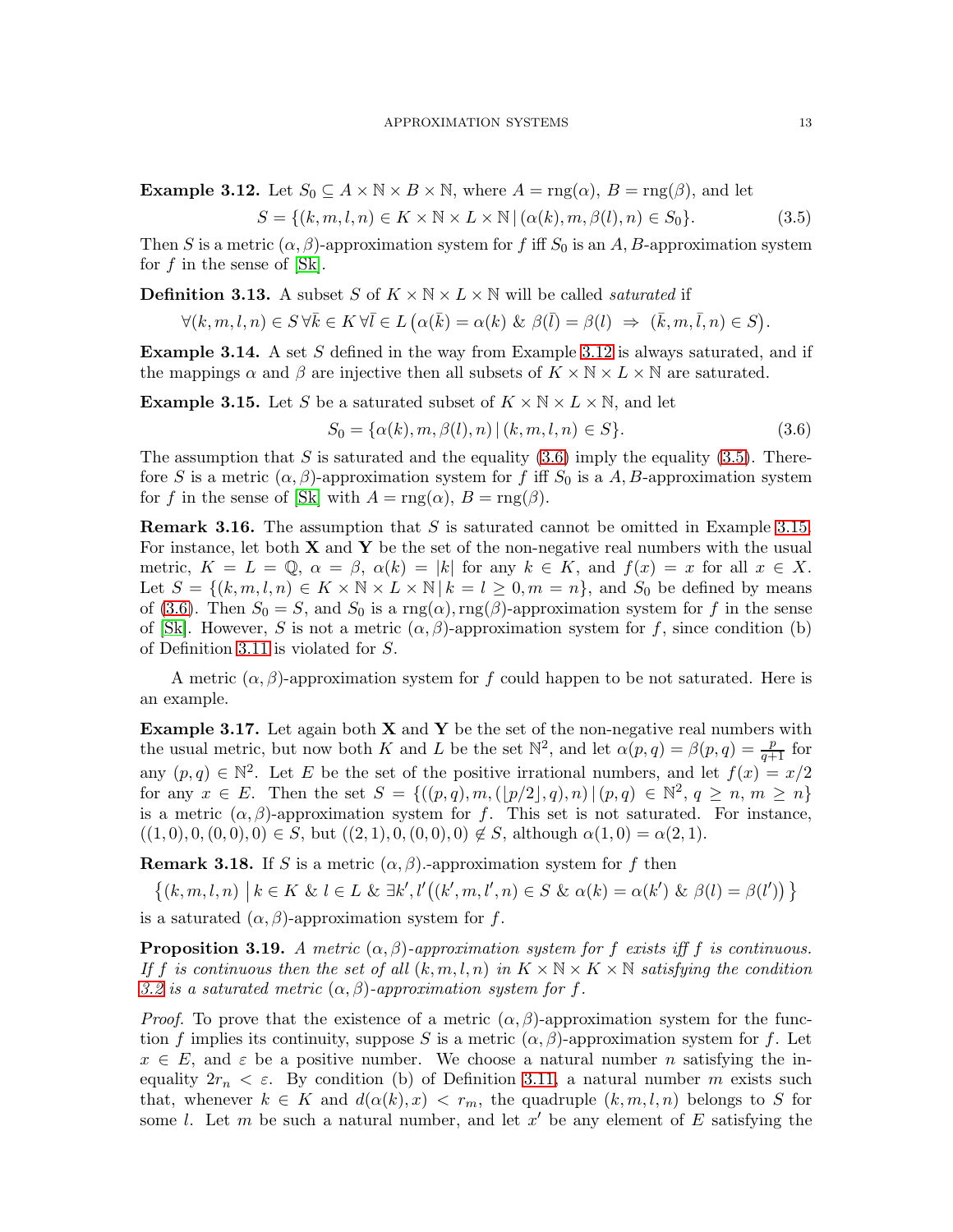inequality  $d(x',x) < r_m/2$ . After choosing an element k of K, satisfying the inequality  $d(\alpha(k), x') < r_m/2$ , we will have both inequalities  $d(\alpha(k), x') < r_m$  and  $d(\alpha(k), x) < r_m$ . By the second of them,  $(k, m, l, n) \in S$  for some l. The two inequalities and condition (a) of Definition [3.11](#page-11-5) imply the inequalities  $e(\beta(l), f(x')) < r_n$  and  $e(\beta(l), f(x)) < r_n$ , hence  $e(f(x'), f(x)) < 2r_n < \varepsilon$ . Thus the continuity of f is established. For proving the rest of the statement of the theorem, suppose now f is continuous. Let S be the set of all  $(k, m, l, n) \in K \times \mathbb{N} \times L \times \mathbb{N}$  which satisfy the condition [\(3.2\)](#page-8-4). This set is obviously saturated. We will prove that S is a metric  $(\alpha, \beta)$ -approximation system for f. Let x be an arbitrary element of  $E$ . Condition (a) of Definition [3.11](#page-11-5) follows immediately from the definition of S. To check condition (b), suppose n is a natural number. By the continuity of f, a positive number  $\delta$  exists such that  $e(f(x'), f(x)) < r_n/2$  for all  $x'$  in E satisfying the inequality  $d(x', x) < \delta$ . We choose a natural number m with  $2r_m < \delta$  and an element l of L such that  $e(\beta(l), f(x)) < r_n/2$ . Consider now any k in K satisfying the inequality  $d(\alpha(k),x) < r_m$ . We will show that  $(k,m,l,n) \in S$ . To do this, suppose x' is any element of E satisfying the inequality  $d(\alpha(k), x') < r_m$ . Then

$$
d(x',x) \le d(x',\alpha(k)) + d(\alpha(k),x) < 2r_m < \delta
$$

and consequently  $e(f(x'), f(x)) < r_n/2$ . Since

$$
e(\beta(l), f(x')) \le e(\beta(l), f(x)) + e(f(x), f(x')),
$$

we see that  $e(\beta(l), f(x')) < r_n$ .

<span id="page-13-1"></span>**Remark 3.20.** If f is continuous then the set of all  $(k, m, l, n) \in K \times \mathbb{N} \times L \times \mathbb{N}$  satisfying the condition [\(3.2\)](#page-8-4) is obviously the maximal metric  $(\alpha, \beta)$ -approximation system for f. Let us note that, as seen from the above proof, condition (b) of Definition [3.11](#page-11-5) is satisfied for this set in a stronger form, namely  $l$  does not depend on the choice of k. By Remark [3.3,](#page-8-5) the set in question is also the maximal topological  $(\alpha, \beta)$ -approximation system for f.

<span id="page-13-0"></span>3.4. Metric approximation systems and TTE computability. In this subsection, the sets K and L will be supposed to be subsets of N (hence the metric  $(\alpha, \beta)$ -approximation systems for f will be subsets of  $\mathbb{N}^4$ ). Any element x of X will be named (in the sense of TTE) by the functions  $u : \mathbb{N} \to K$  such that  $\forall t \in \mathbb{N} (d(\alpha(u(t)), x) < r_t)$ , and, similarly, any element y of Y will be named by the functions  $v : \mathbb{N} \to L$  such that  $\forall t \in \mathbb{N} \big(e(\beta(v(t)), y) < r_t\big)$ . The functions u and v in question will be called  $\alpha$ -names of x and  $\beta$ -names of y, respectively. The function f will be called  $(\alpha, \beta)$ -computable if a recursive operator F exists such that  $F(u)$  is a  $\beta$ -name of  $f(x)$ , whenever  $x \in E$  and u is an  $\alpha$ -name of x.

**Remark 3.21.** As it is easy to see, the  $(\alpha, \beta)$ -computability of f does not depend on the choice of the sequence  $r_0, r_1, r_2, \ldots$  Indeed, suppose  $r'_0, r'_1, r'_2, \ldots$  is another computable sequence of positive rational numbers, and 0 is an accumulation point also of this sequence. Then there exists a recursive operator transforming all names of the elements of  $X$  based on  $r_0, r_1, r_2, \ldots$  into their names based on  $r'_0, r'_1, r'_2, \ldots$ , as well as a recursive operator acting in the opposite direction, and similarly for the names of the elements of  $Y$ . For instance, the first of these operators will transform each function  $u : \mathbb{N} \to K$  into the function  $\lambda t.u(\mu s[r_s \leq r'_t]).$ 

Remark 3.22. In the case of an often adopted version of the definition for computability in metric spaces, we have  $r_t = 2^{-t}$  for any  $t \in \mathbb{N}$ , any element x of X is named by the

 $\Box$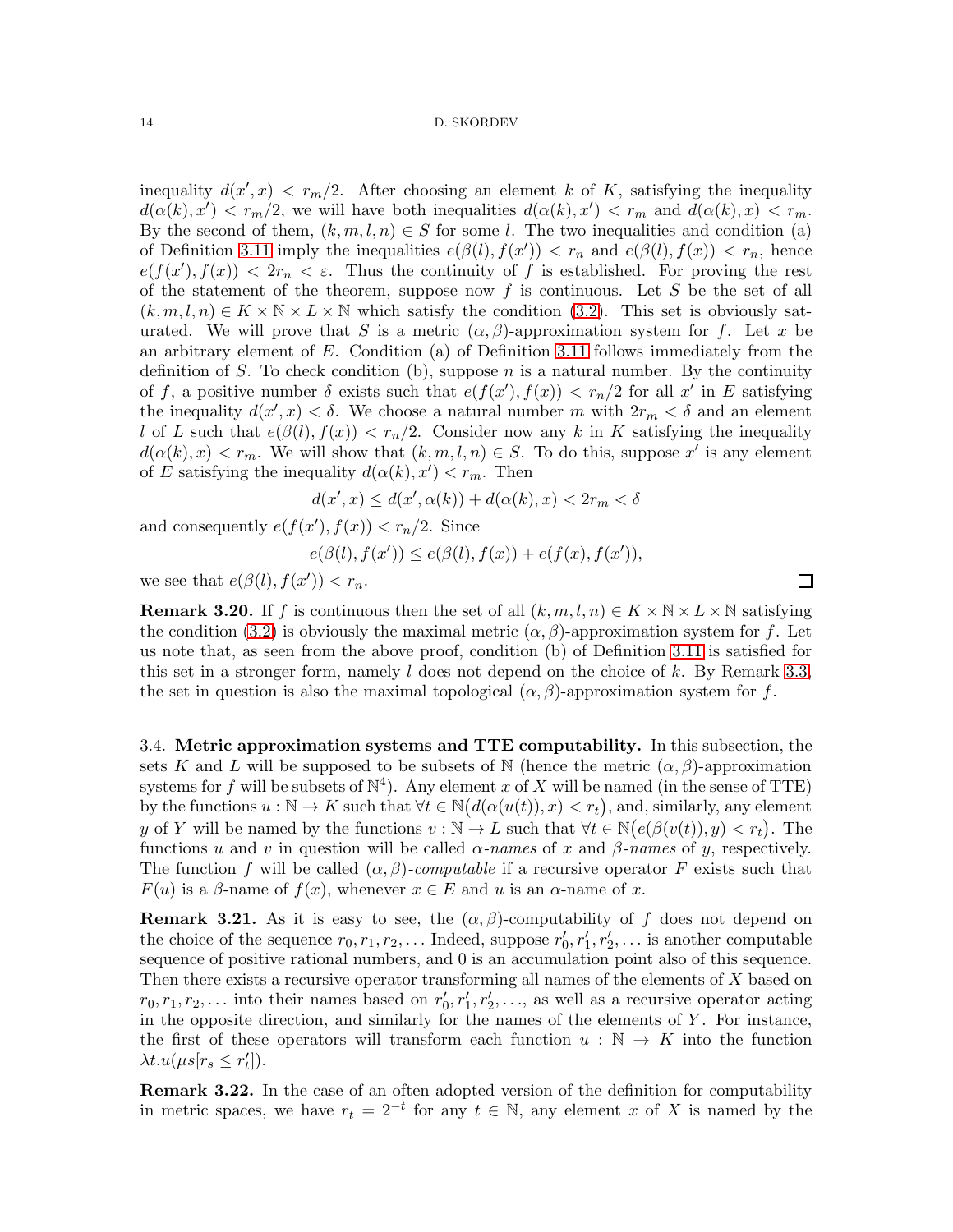functions  $u : \mathbb{N} \to K$  such that  $\forall t, h \in \mathbb{N} \big( d(\alpha(u(t)), \alpha(u(t+h))) < r_t \big)$  and  $\lim_{t \to \infty} u(t) = x$ , similarly for the elements of Y. The TTE computability of  $f$  corresponding to this sort of naming of the elements of X and Y is equivalent to  $(\alpha, \beta)$ -computability of f. The same holds if  $r_0, r_1, r_2, \ldots$  is any other computable monotonically decreasing sequence of rational numbers converging to 0.

<span id="page-14-0"></span>**Theorem 3.23.** If there exists a recursively enumerable metric  $(\alpha, \beta)$ -approximation system for the function f then f is  $(\alpha, \beta)$ -computable.

*Proof.* Let S be a recursively enumerable metric  $(\alpha, \beta)$ -approximation system for f. By the recursive enumerability of S, a 5-argument primitive recursive function  $\chi$  can be found such that, for all  $k, m, l, n \in \mathbb{N}$ , the equivalence

$$
(k, m, l, n) \in S \Leftrightarrow \exists s \in \mathbb{N}(\chi(k, m, l, n, s) = 0)
$$

holds. Let  $\pi_1, \pi_2, \pi_3$  be unary primitive recursive functions such that

$$
\{(\pi_1(t), \pi_2(t), \pi_3(t)) \, | \, t \in \mathbb{N}\} = \mathbb{N}^3.
$$

Let us define recursive operators  $T$  and  $F$  as follows:

$$
T(u)(n) = \mu t[\chi(u(\pi_1(t)), \pi_1(t), \pi_2(t), n, \pi_3(t)) = 0], \quad F(u)(n) = \pi_2(T(u)(n)).
$$

We will prove the  $(\alpha, \beta)$ -computability of f by showing that, whenever  $x \in E$  and u is an α-name of x, the function  $F(u)$  is a β-name of  $f(x)$ . Let u be an α-name of an element x of E, and let  $n \in \mathbb{N}$ . Making use of condition (b) of Definition [3.11,](#page-11-5) we choose a natural number m such that, whenever  $k \in K$  and  $d(\alpha(k), x) < r_m$ , the quadruple  $(k, m, l, n)$ belongs to S for some  $l \in L$ . Since  $u(m) \in K$  and  $d(\alpha(u(m)), x) < r_m$ , there exists  $l \in L$ such that  $(u(m), m, l, n) \in S$ , hence  $\chi(u(m), m, l, n, s) = 0$  for some  $s \in \mathbb{N}$ . It follows from here that n belongs to dom $(T(u))$ , and consequently n belongs also to dom $(F(u))$ . After setting  $T(u)(n) = i_0, \pi_1(i_0) = t_0$ , we will have the equality

$$
\chi(u(t_0), t_0, F(u)(n), n, \pi_3(i_0)) = 0,
$$

and it shows that  $(u(t_0), t_0, F(u)(n), n) \in S$ . From here, making use of the inequality  $d(\alpha(u(t_0)), x) < r_{t_0}$  and condition (a) of Definition [3.11,](#page-11-5) we conclude that

$$
e(\beta(F(u)(n)), f(x)) < r_n.
$$

Since this reasoning was done for an arbitrary natural number n, we thus proved that  $F(u)$ is really a  $\beta$ -name of  $f(x)$ . П

Remark 3.24. Making use of Examples [3.12,](#page-12-0) [3.14](#page-12-4) and [3.15,](#page-12-3) we see that the theorem in [\[Sk\]](#page-20-0) corresponding to Theorem [3.23](#page-14-0) is actually its particular instance, when  $r_t = \frac{1}{t+1}$  for all  $t \in \mathbb{N}$  and there exists a saturated recursively enumerable metric  $(\alpha, \beta)$ -approximation system for  $f$ .

<span id="page-14-1"></span>**Example 3.25.** It is possible that a recursively enumerable metric  $(\alpha, \beta)$ -approximation system for f exists, but there exists no saturated such one. Let

$$
X = Y = \{0, 1\}, \ d(0, 1) = e(0, 1) = 1, \ K = L = \mathbb{N},
$$

let  $\alpha(0) = 0$ ,  $\alpha(k) = 1$  for any  $k \in \mathbb{N} \setminus \{0\}$ ,  $\beta^{-1}(0)$  be not recursively enumerable,  $f(0) = 0$ ,  $f(1) = 1$ , and let  $r_t \leq 1$  for any  $t \in \mathbb{N}$ . If the natural numbers  $l_0$  and  $l_1$  are such that  $\beta(l_0) = 0$  and  $\beta(l_1) = 1$  then the union of the sets  $\{0\} \times N \times \{l_0\} \times N$  and  $(N \setminus \{0\}) \times N \times \{l_1\} \times N$ is a recursively enumerable metric  $(\alpha, \beta)$ -approximation system for f. However, no saturated recursively enumerable metric  $(\alpha, \beta)$ -approximation system for f exists. Indeed, let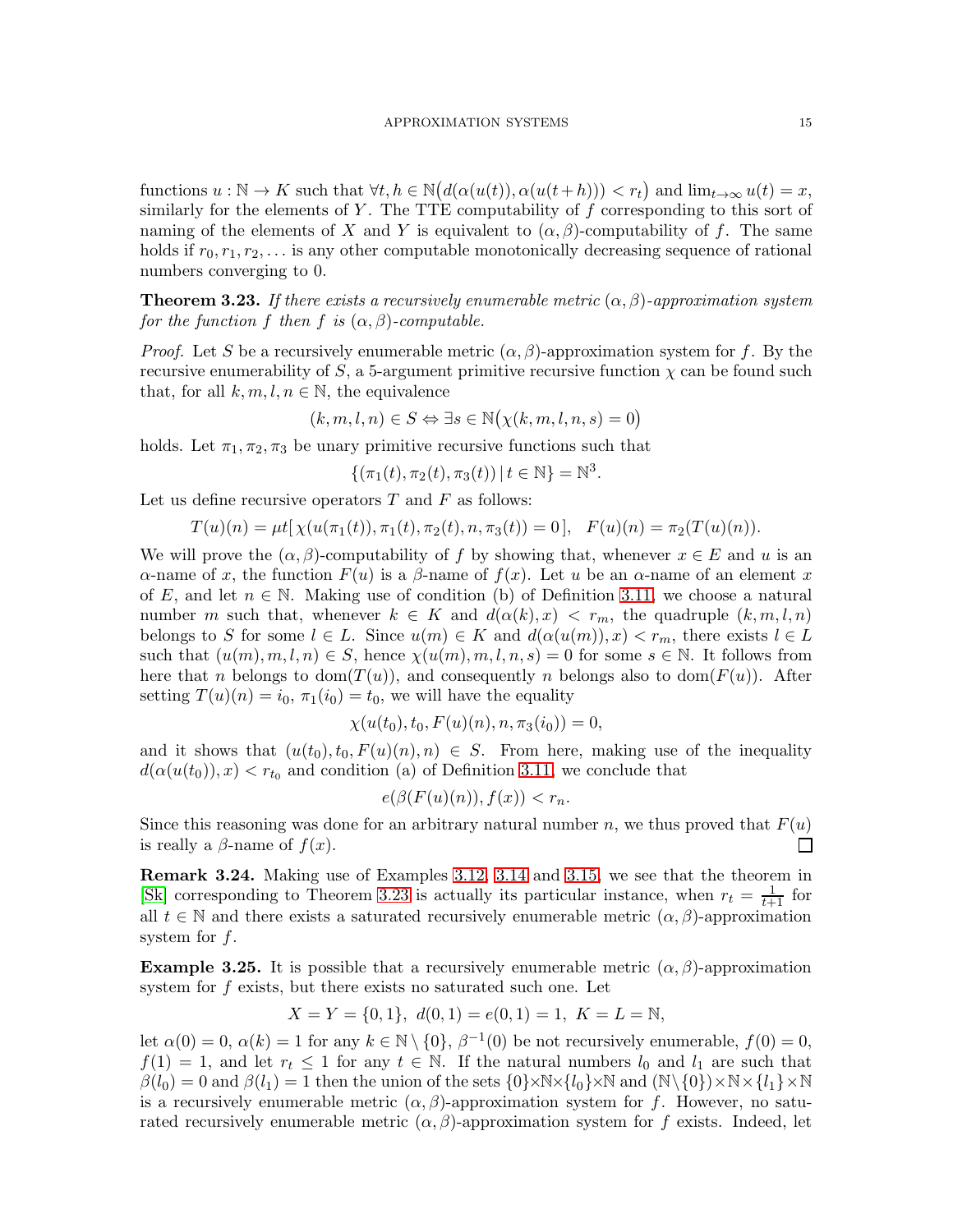S be a saturated metric  $(\alpha, \beta)$ -approximation system for f. Then it is easy to prove that  $\beta^{-1}(0) = \{l \mid (0, 0, l, 0) \in S\}$ , and therefore S cannot be recursively enumerable.

Under an additional assumption, a converse of Theorem [3.23](#page-14-0) also holds.

<span id="page-15-6"></span>**Theorem 3.26.** Let  $(X, d, \alpha)$  and  $(Y, e, \beta)$  be semi-computable metric spaces. If the function f is  $(\alpha, \beta)$ -computable then there exists a saturated recursively enumerable metric  $(\alpha, \beta)$ approximation system for f.

*Proof.* The semi-computability of  $(X, d, \alpha)$  and  $(Y, e, \beta)$  implies the recursive enumerability of the sets  $K, L$  and of the sets

$$
\{(k, k', t) \in K^2 \times \mathbb{N} \mid d(\alpha(k), \alpha(k')) < r_t/2\},\tag{3.7}
$$

$$
\{(l, l', t) \in L^2 \times \mathbb{N} \mid e(\beta(l), \beta(l')) < r_t/2\} \tag{3.8}
$$

Let F be a recursive operator such that F transforms unary partial functions in  $\mathbb N$  into unary partial functions in N and, whenever u is an  $\alpha$ -name of an element x of E, the function  $F(u)$  is a  $\beta$ -name of  $f(x)$ . Let S be the set of all quadruples  $(k, m, l, n) \in K \times \mathbb{N} \times L \times \mathbb{N}$ such that, for some  $s, p \in \mathbb{N}$  satisfying the inequalities  $\min\{r_0, r_1, \ldots r_s\} \geq 2r_m, r_p \leq r_n/2$ and some function  $u^{\circ} : \{0, 1, \ldots, s\} \to K$  the following holds:

$$
d(\alpha(u^{\circ}(t)), \alpha(k)) < r_t/2, \quad t = 0, 1, \dots, s,\tag{3.9}
$$

<span id="page-15-5"></span><span id="page-15-3"></span><span id="page-15-2"></span><span id="page-15-1"></span><span id="page-15-0"></span>
$$
p \in \text{dom}(F(u^{\circ})),\tag{3.10}
$$

$$
F(u^{\circ})(p) \in L, e(\beta(F(u^{\circ})(p)), \beta(l)) < r_n/2. \tag{3.11}
$$

The set  $S$  is obviously saturated. It is recursively enumerable due to the recursiveness of the operator F and the recursive enumerability of the sets  $K, L$  and the sets [\(3.7\)](#page-15-0) and [\(3.8\)](#page-15-1). We will show that S is a metric  $(\alpha, \beta)$ -approximation system for f. Let  $x \in E$ . To verify condition (a) of Definition [3.11,](#page-11-5) suppose that  $(k, m, l, n) \in S$  and  $d(\alpha(k), x) < r_m$ . Let s, p and  $u^{\circ}$  be two natural numbers and a function with the properties from the above definition of the set S. For any  $t \in \{0, 1, \ldots, s\}$ , we have

$$
d(\alpha(u^\circ(t)),x)\leq d(\alpha(u^\circ(t)),\alpha(k))+d(\alpha(k),x)< r_t/2+r_m\leq r_t.
$$

It follows from here that  $u^{\circ}$  can be extended to an  $\alpha$ -name u of x, and then  $F(u)$  will be a β-name of  $f(x)$ . By condition [\(3.10\)](#page-15-2) and the continuity of the operator F, the equality

<span id="page-15-4"></span>
$$
F(u)(p) = F(u^{\circ})(p) \tag{3.12}
$$

holds. Therefore, making use also of condition  $(3.11)$ , we have

$$
e(\beta(l),f(x)) \leq e(\beta(l),\beta(F(u^\circ)(p))) + e(\beta(F(u)(p)),f(x)) < r_n/2 + r_p \leq r_n.
$$

To verify condition (b), suppose a natural number n is given. Let  $u : \mathbb{N} \to K$  be such that  $d(\alpha(u(t), x) < r_t/4$  for any  $t \in \mathbb{N}$ . Clearly u is an  $\alpha$ -name of x, hence the function  $F(u)$  is a β-name of  $f(x)$ , and therefore  $F(u)$  is total and all its values belong to L. Let  $l = F(u)(p)$ , where p is some natural number satisfying the inequality  $r_p \leq r_n/2$ . By the continuity of the operator F, a natural number s exists such that  $u^{\circ} = u \upharpoonright \{0, 1, \ldots, s\}$  satisfies condition [\(3.10\)](#page-15-2) and the equality [\(3.12\)](#page-15-4), hence  $l = F(u^{\circ})(p)$ . Let m be a natural number such that  $r_m \leq r_t/4$  for  $t = 0, 1, \ldots, s$ , and let k be an arbitrary element of K satisfying the inequality  $d(\alpha(k), x) < r_m$ . Then the inequalities [\(3.9\)](#page-15-5) hold, because

$$
d(\alpha(u^{\circ}(t)), \alpha(k)) \leq d(\alpha(u^{\circ}(t)), x) + d(x, \alpha(k)) < r_t/4 + r_m \leq r_t/2
$$

for any  $t \in \{0, 1, \ldots, s\}$ . Since condition  $(3.11)$  is trivially satisfied, we see that  $(k, m, l, n)$ belongs to S. $\Box$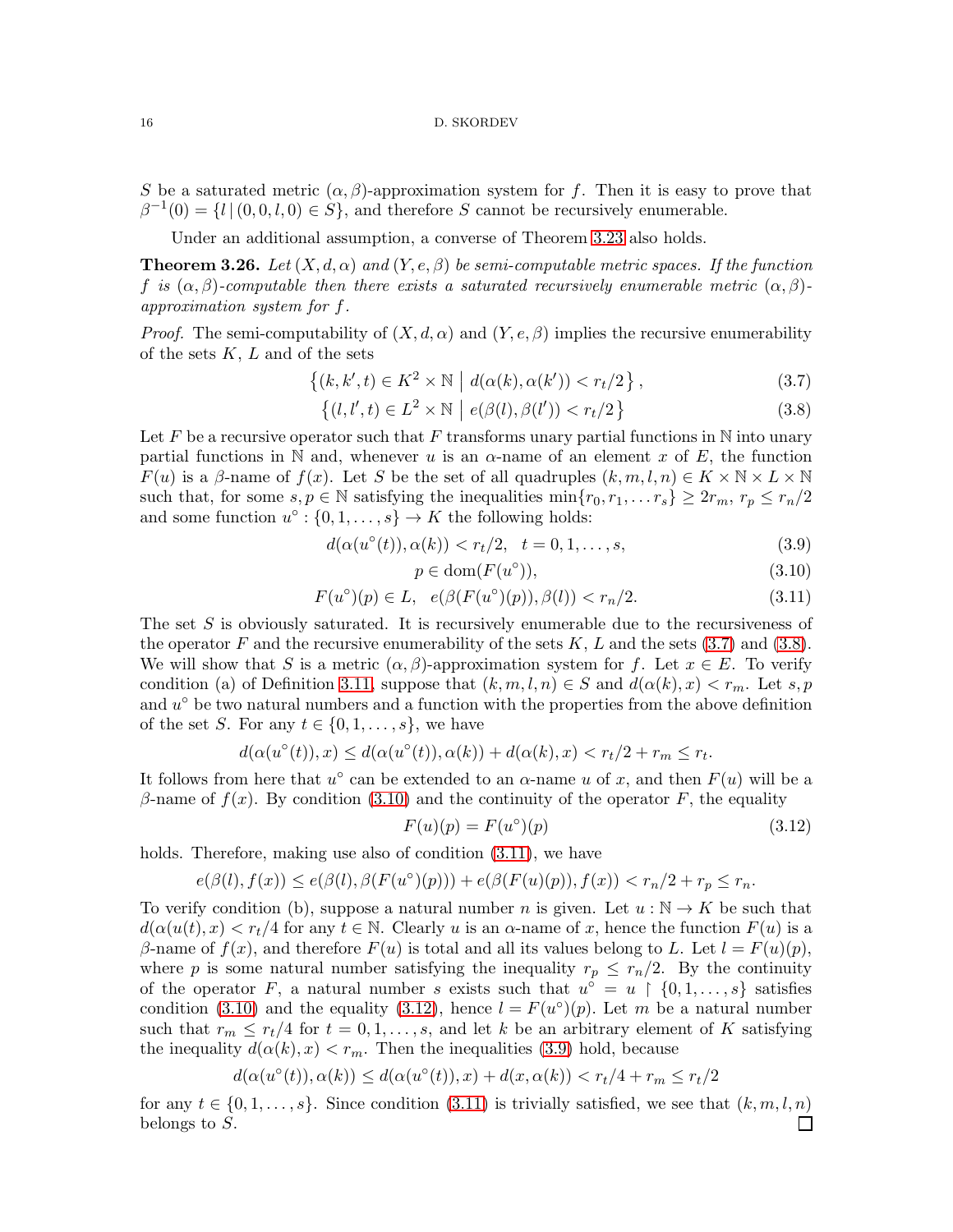<span id="page-16-1"></span>**Corollary 3.27.** Under the assumptions of Theorem [3.26,](#page-15-6) the function f is  $(\alpha, \beta)$ -computable iff there exists a recursively enumerable metric  $(\alpha, \beta)$ -approximation system for f.

**Remark 3.28.** In effect, the proof of Theorem [3.26](#page-15-6) shows the truth of the following state-ment: if the sets [\(3.7\)](#page-15-0) and [\(3.8\)](#page-15-1) are recursively enumerable, and the function f is  $(\alpha, \beta)$ -computable, then there exists a saturated recursively enumerable metric  $(\alpha, \beta)$ -approximation system for f (note that the recursive enumerability of the sets  $(3.7)$  and  $(3.8)$  implies the one of  $K$  and  $L$ ). The theorem in  $|S_k|$  corresponding to Theorem [3.26](#page-15-6) is actually the instance of this statement with  $r_t = \frac{1}{t+1}$  for all  $t \in \mathbb{N}$ .

**Remark 3.29.** The set S constructed in the proof of Theorem [3.26](#page-15-6) satisfies condition (b) of Definition [3.11](#page-11-5) in the stronger form mentioned in Remark [3.20](#page-13-1) (the number l does not depend on the choice of k). However, this set is not necessarily the maximal metric  $(\alpha, \beta)$ approximation system for  $f$ . Moreover, as seen from the next example, the assumptions of Theorem [3.26](#page-15-6) do not imply that the maximal metric  $(\alpha, \beta)$ -approximation system for f is necessarily recursively enumerable.

**Example 3.30.** Let  $X = K = Y = L = N$ , the metrics d and e coincide with the usual metric in N (i.e. the absolute value of the difference), and  $\alpha = \beta = id_N$ . Let E be such that  $\mathbb{N} \setminus E$  is not recursively enumerable, f be the restriction of the constant 0 to E, and S be the maximal metric  $(\alpha, \beta)$ -approximation system for f. Let m and n be natural numbers such that  $r_m \leq 1$  and  $r_n \leq 1$ . Then, for any  $k, l \in \mathbb{N}$ , the condition [\(3.2\)](#page-8-4) is equivalent to the implication  $k \in E \Rightarrow l = 0$ . Therefore  $(k, m, 1, n) \in S \Leftrightarrow k \notin E$  for any  $k \in \mathbb{N}$ , hence S is not recursively enumerable.

<span id="page-16-0"></span>3.5. The interrelation between  $(\alpha, \beta)$ - and  $(\mathcal{U}, \mathcal{V})$ -computability in metric spaces. In this subsection, the situation from Subsection [3.2](#page-9-0) will be supposed to be present again, thus the question about  $(U, V)$ -computability of f can be considered as well. In general, the  $(\alpha, \beta)$ -computability of the function f and its  $(\mathcal{U}, \mathcal{V})$ -computability can be non-equivalent. Here are two examples.

**Example 3.31.** Let f be the function from Example [3.25.](#page-14-1) Although this function is  $(\alpha, \beta)$ computable, it is not  $(\mathcal{U}, \mathcal{V})$ -computable. Indeed, we have the equalities

$$
[0]_{\mathcal{U}} = \{ \langle k, m \rangle \mid k, m \in \mathbb{N} \& \alpha(k) < r_m \}, \ [f(0)]_{\mathcal{V}} = \{ \langle l, n \rangle \mid l, n \in \mathbb{N} \& \beta(l) < r_n \}.
$$

By the first of them and the recursiveness of  $\alpha$ , the set  $[0]$ U is recursively enumerable. On the other hand, the set  $[f(0)]_V$  is not recursively enumerable, since if c is a natural number such that  $r_c \leq 1$  then  $\{l \in \mathbb{N} \mid \langle l, c \rangle \in [f(0)]\nu\} = \beta^{-1}(0)$ . Hence there is no enumeration operator transforming  $[0]$ <sub>U</sub> into  $[f(0)]$ <sub>V</sub>.

**Example 3.32.** In the situation from Example [3.5,](#page-9-3) the function id<sub>N</sub> is not  $(\alpha, \beta)$ -computable, although it is  $(\mathcal{U}, \mathcal{V})$ -computable. Indeed, suppose id<sub>N</sub> is  $(\alpha, \beta)$ -computable in this situation. Then there exists a recursive operator F such that, for any x in  $\mathbb N$ , the operator F transforms each  $\alpha$ -name of x into some  $\beta$ -name of x. For any natural number k, let k be the total constant function with value k in N. Clearly this function is an  $\alpha$ -name of  $\alpha(k)$ , therefore  $F(\hat{k})$  is a  $\beta$ -name of  $\alpha(k)$ . Then  $\alpha(k) = F(\hat{k})$  (0) for all k in N, hence  $\alpha$  is a recursive function. Since  $\mu k[\alpha(k) = x] \in P_x$  for any x in N, we get a recursive function whose value belongs to  $P_x$  for any x in N, and this is a contradiction.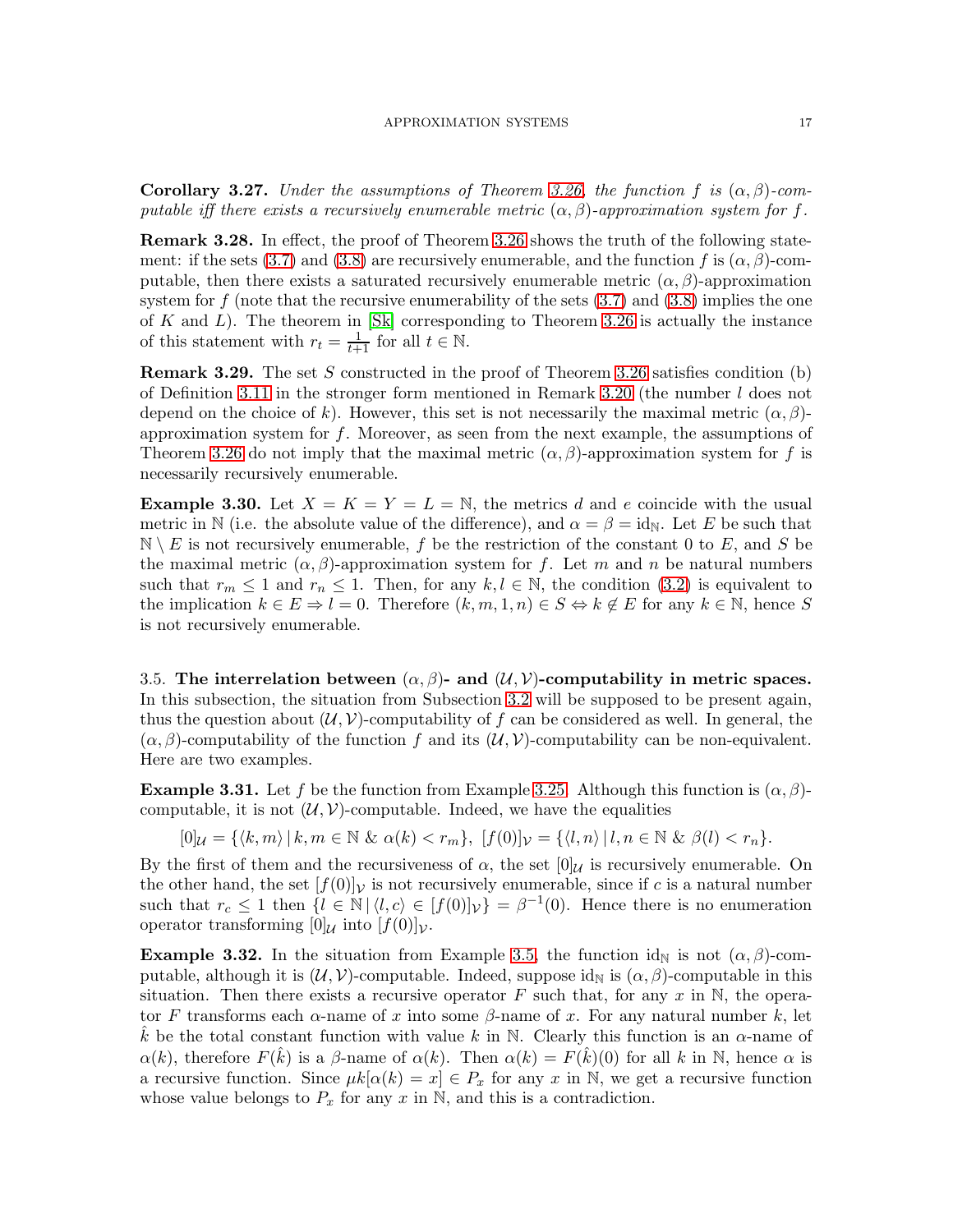However, it is a known fact that the topological computability in metric spaces, which is considered in Subsection [3.1,](#page-8-0) and the metric one considered in Subsection [3.4](#page-13-0) are equivalent under certain not very restrictive assumptions (cf., for instance, [\[We0,](#page-20-1) Theorem 8.1.4]). For the sake of completeness, we will briefly consider this question.<sup>[14](#page-17-0)</sup> Let us call  $\mathcal{U}\text{-}\n names of an$ element x of X the total enumerations of the set  $[x]$ <sub>U</sub>, and let the V-names of an element of Y be defined similarly. The  $(\mathcal{U}, \mathcal{V})$ -computability of f is equivalent to the existence of a recursive operator which transforms any  $U$ -name of any element of E into some  $V$ -name of the corresponding value of f. For the equivalence of the  $(\alpha, \beta)$ -computability of f and its  $(\mathcal{U}, \mathcal{V})$ -computability, it is thus sufficient that recursive operators  $\Gamma_{\mathcal{U},\alpha}$  and  $\Gamma_{\alpha,\mathcal{U}}$  exist which transform, respectively, the  $\mathcal{U}\text{-names}$  of the elements of X into their  $\alpha$ -names and the  $\alpha$ -names of the elements of X into their U-names, and similar recursive operators  $\Gamma_{\mathcal{V},\beta}$ and  $\Gamma_{\beta,\mathcal{V}}$  exist for the V-names of the elements of Y and their  $\beta$ -names.

Recursive operators  $\Gamma_{\mathcal{U},\alpha}$  and  $\Gamma_{\mathcal{V},\beta}$  with the above-mentioned properties always exist. For instance, we may define the operator  $\Gamma_{\mathcal{U},\alpha}$  by means the equality

$$
\Gamma_{\mathcal{U},\alpha}(u)(m) = \pi_1(\mu i[\pi_2(u(i)) = m]),
$$

where  $\pi_1(\langle s, t \rangle) = s$  and  $\pi_2(\langle s, t \rangle) = t$  for all  $s, t \in \mathbb{N}$ . A sufficient condition for the existence of operators  $\Gamma_{\alpha,\mathcal{U}}$  and  $\Gamma_{\beta,\mathcal{V}}$  is given by the next lemma, where the relation  $\lt_e$  on  $(Y \times \mathbb{N})^2$ is the  $(Y, e)$ -analog of the partial ordering  $\lt_d$  on  $(X \times N)^2$  introduced in Subsection [3.2,](#page-9-0) namely  $(y, n) <_{e} (y', n')$  iff  $e(y', y) < r_{n'} - r_n$ .

<span id="page-17-1"></span>**Lemma 3.33.** Let  $(X, d, \alpha)$  and  $(Y, e, \beta)$  be semi-computable metric spaces. Then there exist recursive operators  $\Gamma_{\alpha,\mathcal{U}}$  and  $\Gamma_{\beta,\mathcal{V}}$  which transform, respectively, the  $\alpha$ -names of the elements of X into their  $U$ -names and the  $\beta$ -names of the elements of Y into their  $V$ -names.

*Proof.* We will describe the construction of the operator  $\Gamma_{\beta,\mathcal{V}}$  (the construction of  $\Gamma_{\alpha,\mathcal{U}}$  is similar). By the recursive enumerability of the set

$$
\{ (l, n, l', n') \in L \times \mathbb{N} \times L \times \mathbb{N} \mid (\beta(l), n) <_{e} (\beta(l'), n') \},
$$

a 5-argument primitive recursive function  $\chi$  exists such that a quadruple  $(l, n, l', n')$  of natural numbers belongs to this set iff  $\chi(l,n,l',n',s) = 0$  for some s in N. Let  $\pi_1, \pi_2, \pi_3, \pi_4$ be unary primitive recursive functions such that  $\{(\pi_1(t), \pi_2(t), \pi_3(t), \pi_4(t)) | t \in \mathbb{N}\} = \mathbb{N}^4$ . We set

$$
\Lambda(v)(t) = \chi(v(\pi_1(t)), \pi_1(t), \pi_2(t), \pi_3(t), \pi_4(t)), \quad \Delta(v)(p) = \mu q \left[ \sum_{t=0}^q \overline{\mathrm{sg}} \Lambda(v)(t) > p \right],
$$

$$
\Gamma_{\beta, \mathcal{V}}(v)(p) = \langle \pi_2(\Delta(v)(p)), \pi_3(\Delta(v)(p)) \rangle.
$$

The recursiveness of  $\Gamma_{\beta,\mathcal{V}}$  is clear. Suppose now v is a  $\beta$ -name of an element y of Y, and  $v' = \Gamma_{\beta,\mathcal{V}}(v)$ . We will show that v' is a V-name of y, i.e.  $dom(v') = \mathbb{N}$  and  $rng(v') = [y]_{\mathcal{V}}$ . To do this, we note that, evidently, for any p and q in N, the equality  $\Delta(v)(p) = q$  holds iff  $\Lambda(v)(q) = 0$  and there are exactly p natural numbers t less than q such that  $\Lambda(v)(t) = 0$ . We note also that

<span id="page-17-2"></span>
$$
[y]_{\mathcal{V}} = \{ \langle \pi_2(t), \pi_3(t) \rangle \mid t \in \mathbb{N}, \Lambda(v)(t) = 0 \}.
$$
\n(3.13)

<span id="page-17-0"></span><sup>&</sup>lt;sup>14</sup>The proof of the above-mentioned theorem in the book [\[We0\]](#page-20-1) is left there as an exercise to the reader. In the paper [\[KoKu\]](#page-20-5), a theorem of a similar type (namely Theorem 3.7 of that paper) is accompanied by a proof, but, in our opinion, it needs adding some explanation. In [\[We13,](#page-20-8) Statement (2) of Theorem 6.2], essentially the same result is given as in Lemma [3.33](#page-17-1) below (with the superfluous requirement about recursiveness of the domains of the enumerations). Unfortunately, it was already late to make substantial changes in the present paper when the paper [\[We13\]](#page-20-8) appeared.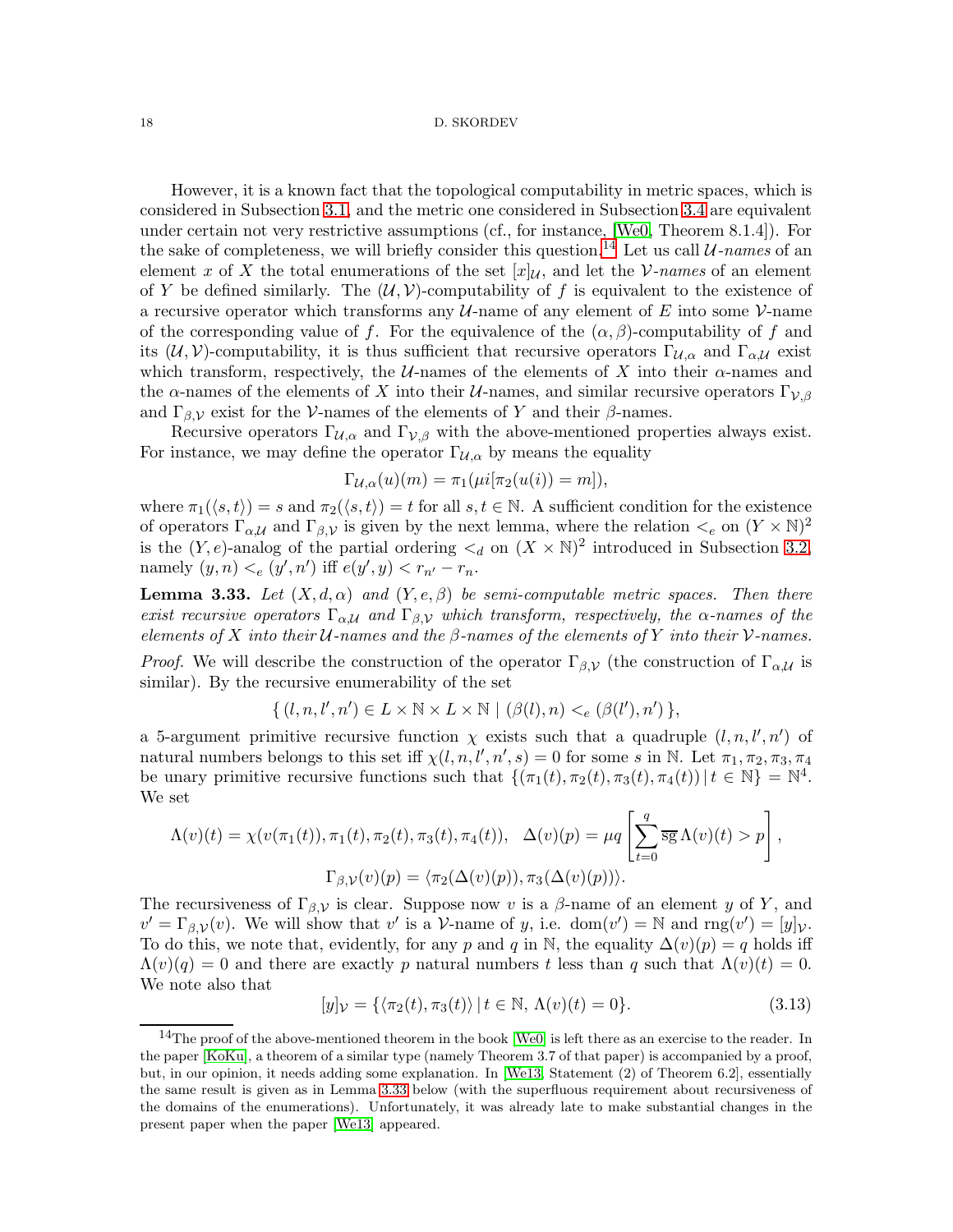Indeed, let  $j \in [y]_{\mathcal{V}}$ . Then  $j \in J$  and  $y \in V_j$ . We have  $j = \langle l', n' \rangle$  for some  $l' \in L$ ,  $n' \in \mathbb{N}$  such that  $V_j = B_e(\beta(l'), r_{n'})$ . By the  $(Y, e)$ -analog of statement (b) in Lemma [3.7,](#page-10-1) we may choose a natural number n such that  $(\tilde{y}, n) <_{e} (\beta(l'), n')$  for any  $\tilde{y} \in B_{e}(y, r_{n})$ . Since  $v(n) \in L$  and  $e(\beta(v(n)), y) < r_n$ , we get that  $(\beta(v(n)), n) <_e (\beta(l'), n')$ , hence  $\chi(v(n), n, l', n', s) = 0$  for some s in N. If t is a natural number such that  $(\pi_1(t), \pi_2(t), \pi_3(t), \pi_4(t)) = (n, l', n', s)$  then  $\Lambda(v)(t) = 0$  and  $j = \langle \pi_2(t), \pi_3(t) \rangle$ . Conversely, suppose t is a natural number such that  $\Lambda(v)(t) = 0$ . Let us set  $n = \pi_1(t)$ ,  $l' = \pi_2(t)$ ,  $n' = \pi_3(t)$ . Then  $\chi(v(n), n, l', n', \pi_4(t)) = 0$ , hence  $v(n)$ ,  $l' \in L$  and  $(\beta(v(n)), n) <_{e} (\beta(l'), n')$ . Since  $y \in B_{e}(\beta(v(n)), r_{n})$ , the  $(Y, e)$ -analog of statement (a) in Lemma [3.7](#page-10-1) yields that  $y \in B_e(\beta(l'), r_{n'}) = U_{\langle l', n' \rangle}$ , and therefore  $\langle \pi_2(t), \pi_3(t) \rangle = \langle l', n' \rangle \in [y]_{\mathcal{V}}$ . Thus the equality [\(3.13\)](#page-17-2) is established. Obviously dom $(\Delta(v))$ is an initial segment of N, and  $\text{rng}(\Delta(v)) = \{t \in \mathbb{N} \mid \Lambda(v)(t) = 0\}$ . Due to the fact that  $[y]_V$ is an infinite set and to the equality [\(3.13\)](#page-17-2), there exist infinitely many t with  $\Lambda(v)(t) = 0$ . Hence dom $(\Delta(v)) = \mathbb{N}$ , and therefore dom $(v') = \mathbb{N}$  too. Making use of the equality [\(3.13\)](#page-17-2) again, we see that  $\text{rng}(v') = [y]_{\mathcal{V}}$ .  $\Box$ 

<span id="page-18-1"></span>**Corollary 3.34.** If  $(X, d, \alpha)$  and  $(Y, e, \beta)$  are semi-computable metric spaces then the  $(\alpha, \beta)$ computability of the function f and its  $(\mathcal{U}, \mathcal{V})$ -computability are equivalent.

By applying Corollaries [3.9,](#page-11-2) [3.27](#page-16-1) and [3.34](#page-18-1) we get the following result.

<span id="page-18-2"></span>**Corollary 3.35.** If  $(X, d, \alpha)$  and  $(Y, e, \beta)$  are semi-computable metric spaces then the following conditions are equivalent:

- (a) The function  $f$  is  $\mathcal{U}, \mathcal{V}$ -computable.
- (b) The function f is  $(\alpha, \beta)$ -computable.
- (c) There exists a recursively enumerable topological  $(\alpha, \beta)$ -approximation system for f.
- (d) There exists a recursively enumerable metric  $(\alpha, \beta)$ -approximation system for f.

<span id="page-18-0"></span>3.6. Transformation of metric approximation systems into topological ones and vice versa. Corollary [3.2](#page-8-3) and Proposition [3.19](#page-12-5) imply the next statement.

Corollary 3.36. A topological  $(\alpha, \beta)$ -approximation system for f exists iff there exists a metric  $(\alpha, \beta)$ -approximation system for f.

The above corollary suggests the problem about constructions for the direct transformation of metric approximation systems into topological ones and vice versa. Such constructions will be given in the next two theorems.

<span id="page-18-3"></span>**Theorem 3.37.** Let S be a metric  $(\alpha, \beta)$ -approximation system for f, and let

$$
S' = \{(k, m, l', n') \in \mathbb{N}^4 \mid l' \in L \& \exists l, n((k, m, l, n) \in S \& (\beta(l), n) <_{e} (\beta(l'), n'))\}.
$$

Then S' is a topological  $(\alpha, \beta)$ -approximation system for f.

Proof. We have to prove that

$$
\forall x \in E \ \forall (l', n') \in L \times \mathbb{N} \big(e(\beta(l'), f(x)) < r_{n'} \Leftrightarrow
$$
\n
$$
\exists k, m \big((k, m, l', n') \in S' \ \& \ d(\alpha(k), x) < r_m \big) \big).
$$

Let  $x \in E$ ,  $l' \in L$ ,  $n' \in \mathbb{N}$ . Suppose first that  $e(\beta(l'), f(x)) < r_{n'}$ . Then  $f(x) \in B_e(\beta(l'), r_{n'})$ . By the Y, d-analog of statement (b) in Lemma [3.7,](#page-10-1) there exists a natural number  $n$  such that  $(y, n) <_{e} (\beta(l'), n')$  for any  $y \in B_e(f(x), r_n)$ . By consecutively using the proper-ties (b) and (a) from Definition [3.11](#page-11-5) (making use also of the fact that  $\text{rng}(\alpha)$  is dense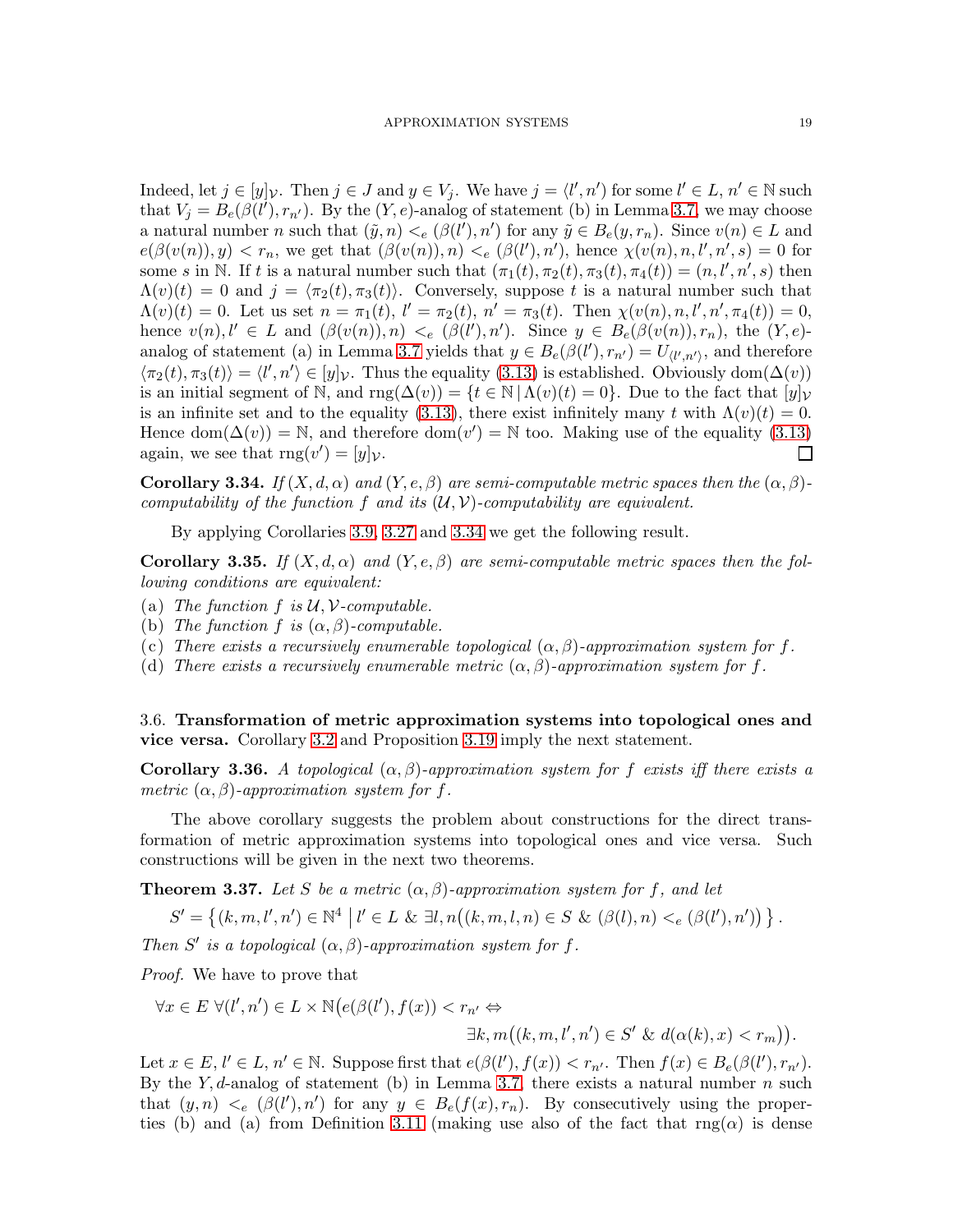in X) we may choose  $m \in \mathbb{N}$ ,  $k \in K$ ,  $l \in L$  such that  $d(\alpha(k), x) < r_m$ ,  $(k, m, l, n) \in S$ and  $e(\beta(l), f(x)) < r_n$ . Then  $\beta(l) \in B_e(f(x), r_n)$  and therefore  $(\beta(l), n) <_e (\beta(l'), n')$ . Hence  $(k, m, l', n') \in S'$  &  $d(\alpha(k), x) < r_m$ . Conversely, suppose this conjunction holds for some k and m. Then there exist natural numbers l and n such that  $(k, m, l, n) \in S$ and  $(\beta(l), n) <_{e} (\beta(l'), n')$ . By the property (a) from Definition [3.11](#page-11-5) and the inequality  $d(\alpha(k), x) < r_m$ , the inequality  $e(\beta(l), f(x)) < r_n$  holds, hence  $f(x) \in B_e(\beta(l), n)$ . Since, by the  $(Y, e)$ -analog of statement (a) in Lemma [3.7,](#page-10-1)  $B_e(\beta(l), n)$  is a subset of  $B_e(\beta(l'), n')$ , it follows that  $f(x) \in B_e(\beta(l'), n')$  and therefore  $e(\beta(l'), f(x)) < r_{n'}$ . П

<span id="page-19-2"></span>**Theorem 3.38.** Let S be a topological  $(\alpha, \beta)$ -approximation system for f, and let  $S' = \{(k', m', l, n) \in \mathbb{N}^4 \mid k' \in K \& \exists k, m((k, m, l, n) \in S \& (\alpha(k'), m') \leq_d (\alpha(k), m)) \}$ . Then S' is a metric  $(\alpha, \beta)$ -approximation system for f.

*Proof.* Let  $x \in E$ . We have to prove that

<span id="page-19-1"></span><span id="page-19-0"></span>
$$
\forall (k', m', l, n) \in S' \left( d(\alpha(k'), x) < r_{m'} \implies e(\beta(l), f(x)) < r_n \right),\tag{3.14}
$$

$$
\forall n \in \mathbb{N} \,\exists m' \in \mathbb{N} \,\forall k' \in K \left(d(\alpha(k'), x) < r_{m'} \Rightarrow \exists l \big((k', m', l, n) \in S'\big)\right). \tag{3.15}
$$

For proving [\(3.14\)](#page-19-0), suppose  $(k', m', l, n) \in S'$  and  $d(\alpha(k'), x) < r_{m'}$ . Then  $x \in B_d(\alpha(k'), r_{m'})$ and there exist k and m such that  $(k, m, l, n) \in S$  and  $(\alpha(k'), m') <_{d} (\alpha(k), m)$ . By the statement (a) in Lemma [3.7,](#page-10-1)  $B_d(\alpha(k'), r_{m'}) \subseteq B_d(\alpha(k), r_m)$ , hence  $x \in B_d(\alpha(k), r_m)$ . Thus  $d(\alpha(k), x) < r_m$ , therefore  $e(\beta(l), f(x)) < r_n$ . For the proof of [\(3.15\)](#page-19-1), let a natural number n be given. Making use of the fact that  $\text{rng}(\beta)$  is dense in Y, we choose some l in N satisfying the inequality  $e(\beta(l), f(x)) < r_n$ . Then there exist k and m such that  $(k, m, l, n) \in S$ and  $d(\alpha(k), x) < r_m$ . Since  $x \in B_d(\alpha(k), r_m)$ , the statement (b) in Lemma [3.7](#page-10-1) implies the existence of a natural number  $m'$  such that  $\forall \bar{x} \in B_d(x, m')((\bar{x}, m') \leq_d (\alpha(k), m))$ . Now let  $k'$ be any number from K satisfying the inequality  $d(\alpha(k'), x) < r_{m'}$ . Then  $\alpha(k') \in B_d(x, m')$ , hence  $(\alpha(k'), m') <_{d} (\alpha(k), m)$ , and therefore  $(k', m', l, n) \in S'$ .  $\Box$ 

Remark 3.39. As seen from Corollary [3.35,](#page-18-2) the existence of a recursively enumerable topological  $(\alpha, \beta)$ -approximation system for f is equivalent to the existence of a recursively enumerable metric  $(\alpha, \beta)$ -approximation system for f under the assumptions made in the beginning of Subsection [3.2](#page-9-0) and the assumption that  $(X, d, \alpha)$  and  $(Y, e, \beta)$  are semi-computable metric spaces. Theorems [3.37](#page-18-3) and [3.38](#page-19-2) can be used to give a more direct proof of this equivalence, because then, both in the situation from Theorem [3.37](#page-18-3) and in the one from Theorem [3.38,](#page-19-2) the recursive enumerability of  $S$  implies the recursive enumerability of S ′ . This allows the using of Corollary [3.27](#page-16-1) to be avoided in the proof of Corollary [3.35.](#page-18-2)

## **ACKNOWLEDGEMENT**

The author would like to express sincere thanks to the referees for numerous very helpful remarks and suggestions.